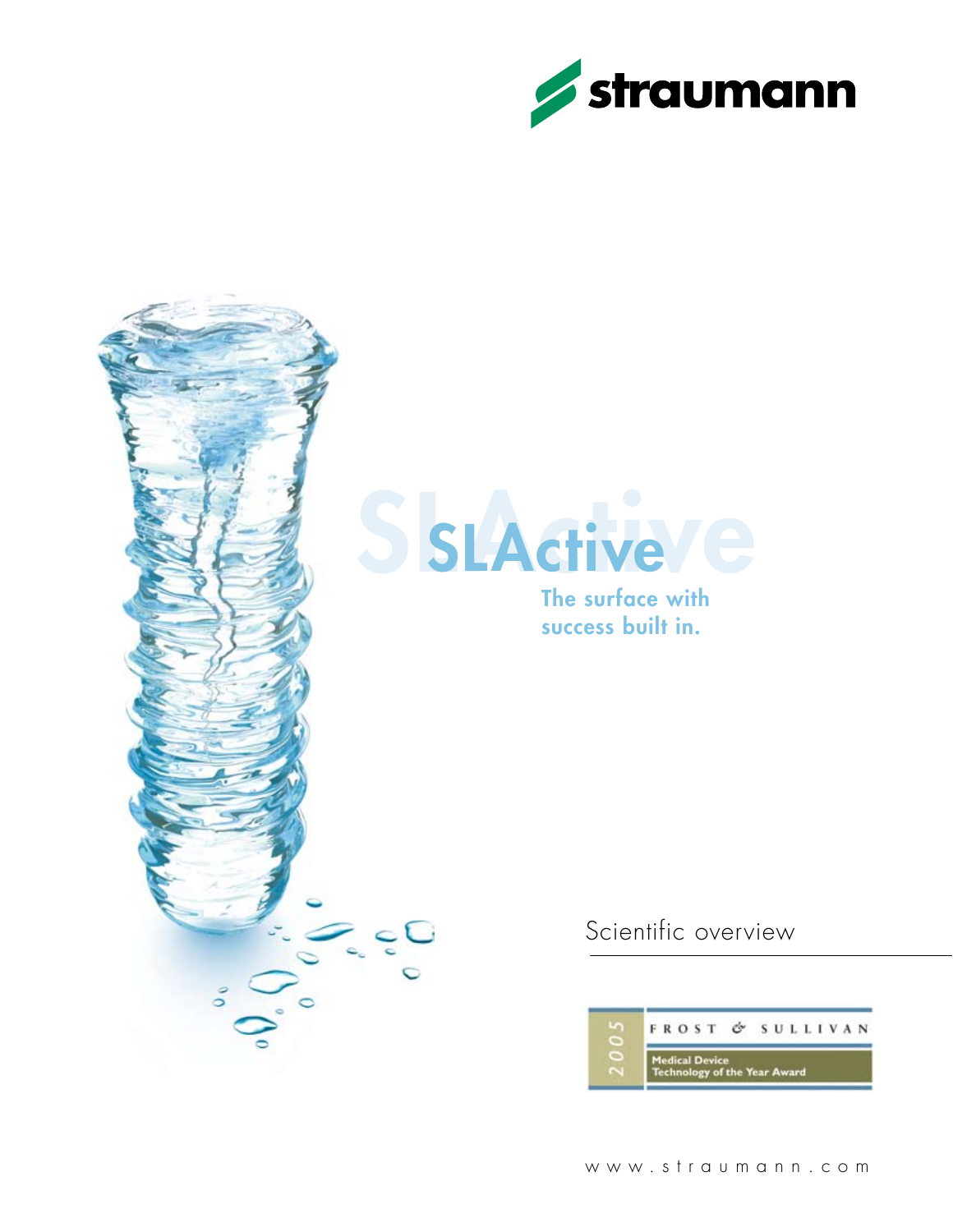

Straumann is the exclusive industrial partner of the ITI (International Team for Implantology) in the areas of research, development, and education.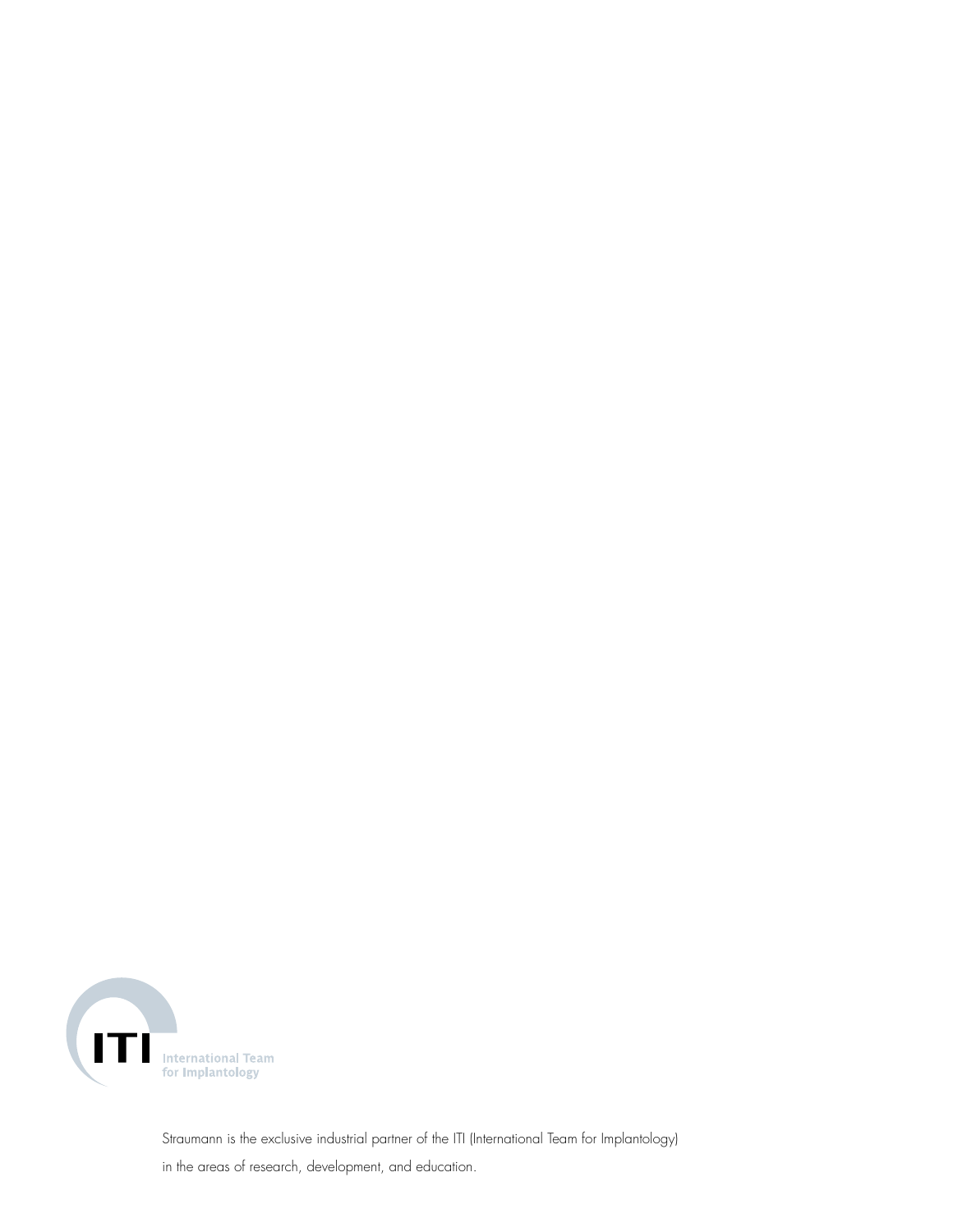### **Contents**

|  | 4 Innovation: SLActive |  |
|--|------------------------|--|
|--|------------------------|--|

5 Study overview

### 6 Pre-clinical studies

- 6 Surface properties
- 10 Early cell response
- 12 Early bone healing
- 18 Clinical studies
- 22 References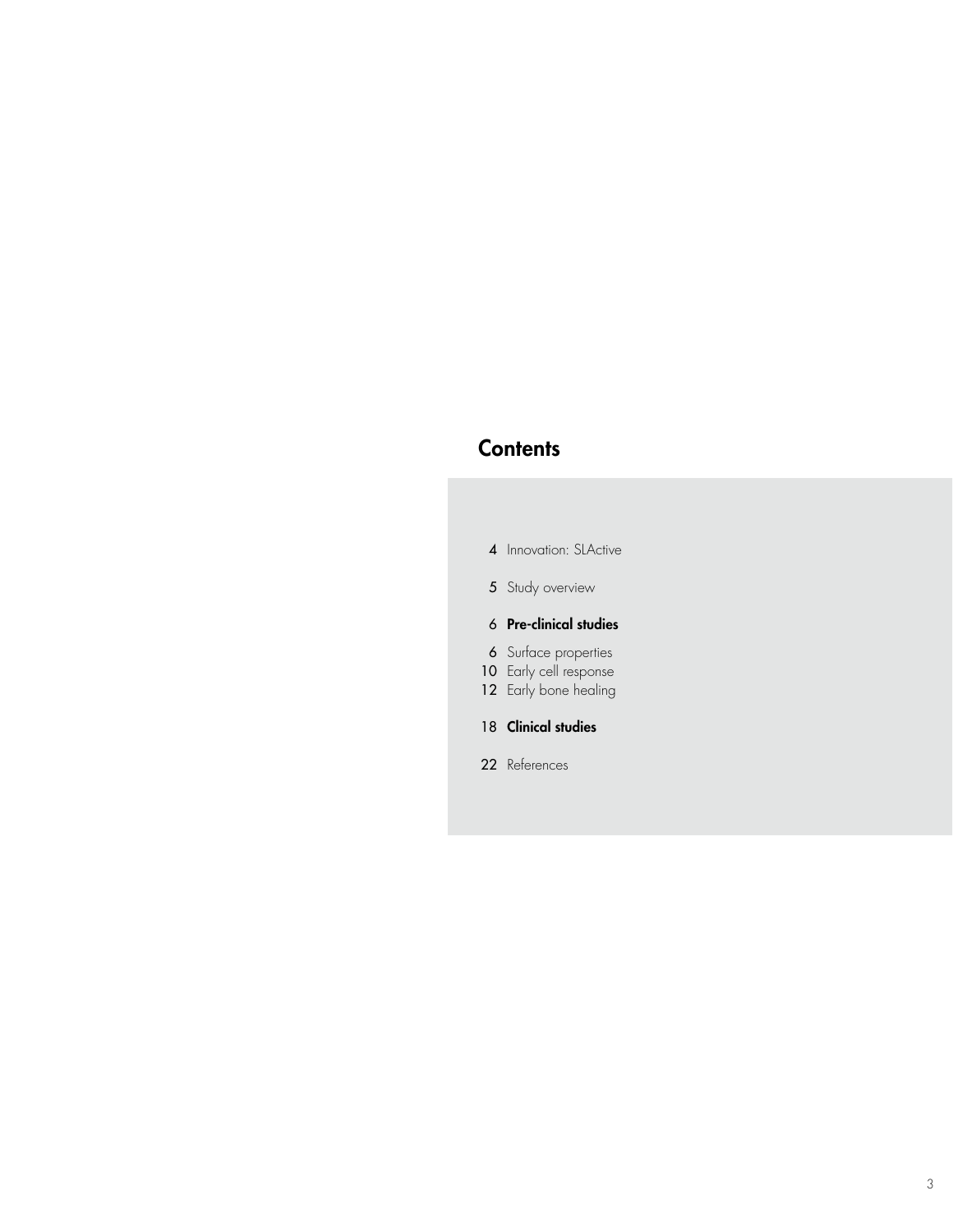### Innovation SLActive

#### The clinical challenge

In the osseointegration process, two factors play an important role: Primary stability (mechanical stability) and secondary stability (biologic stability). Taking bone quality into consideration, achievement of primary stability is predictable thanks to key features of implant system design such as thread pitch, precision of implant dimensions, and corresponding drills.

Secondary stability is the result of the biologic healing process, and is therefore not under the direct control of the clinician. Achievement of full secondary stability is subject to numerous variables, the most significant of all being the speed of the osseointegration process. The implant surface can enhance the speed at which osseointegration occurs.

The sum of primary and secondary stability is referred to as total stability. A delay in the healing process leads to a marked decrease in the total stability of the implant between weeks 2 and 4, making this "stability dip" a critical time in the osseointegration process (Fig 1).

With this in mind, the clinician may be cautious in the selection of implant candidates and implant treatment options. This caution is noteworthy in today's market because it limits the application of stability-critical protocols such as early and immediate loading.

#### The innovation: "shift the dip"

The goal in the development of SLActive was to achieve secondary stability sooner by accelerating the osseointegration process. To reach this goal, researchers focused on understanding the biology behind the initial healing processes following implant placement.

The result of these inquiries is the new SLActive surface. SLActive takes the scientifically proven SLA® surface one step further through its improved surface chemistry. With its hydrophilic and chemically active properties, SLActive promotes faster osseointegration and leads to earlier secondary stability than SLA®. By achieving secondary stability sooner, SLActive "shifts" the stability dip (Fig. 2).

#### The benefits for patient and clinician:

By achieving implant stability earlier than SLA® in the critical treatment period of 2 to 4 weeks after implant placement, SLActive offers increased treatment predictability with shorter treatment times in all indications.



*Fig. 1: The decreasing primary stability and increasing secondary stability result in a decrease in overall stability (dip) between week 2 and 4 after implant placement.*



*Fig. 2: The faster osseointegration with SLActive leads to an earlier implant stability between week 2 and 4.*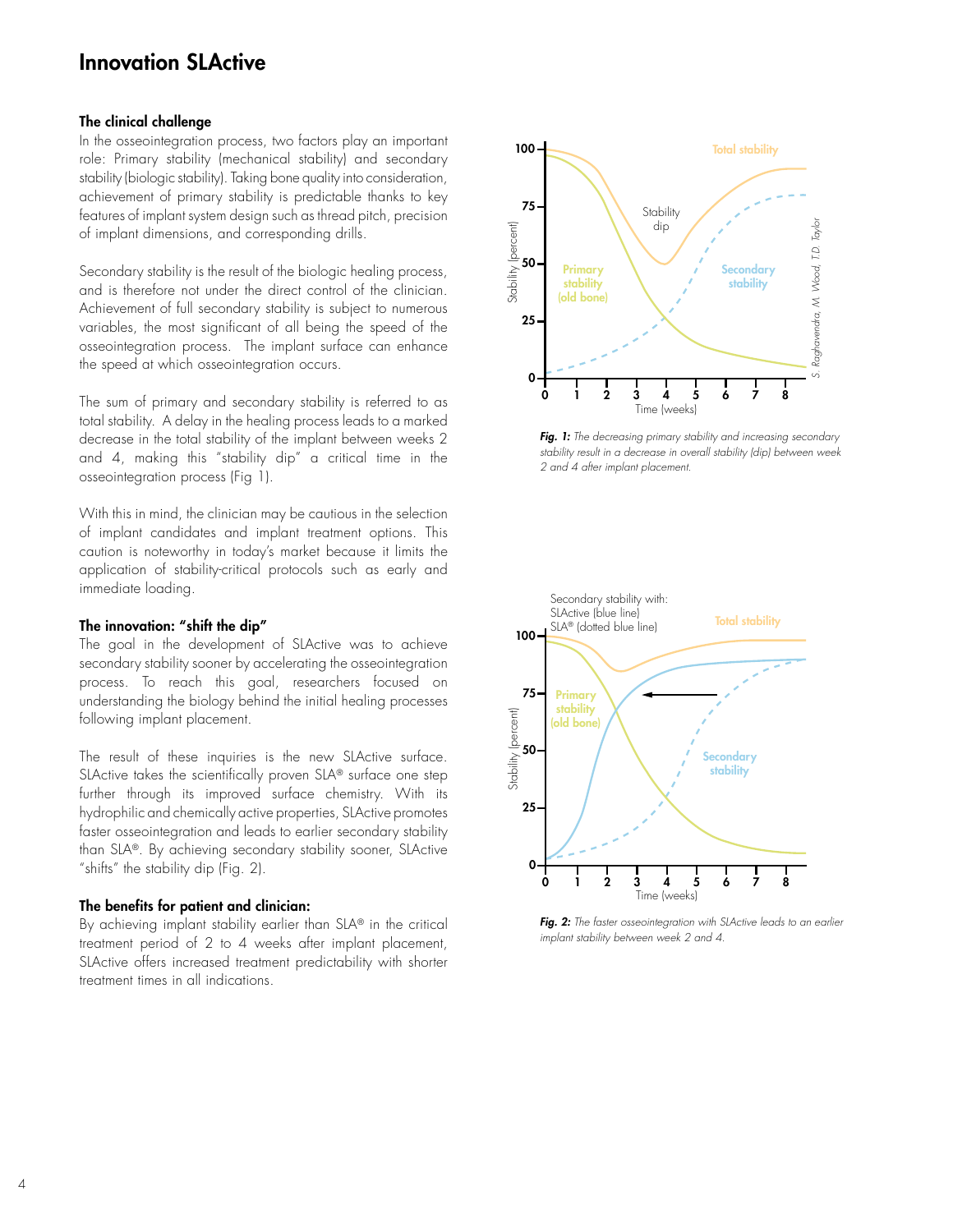# Study overview

More than 14 studies have been initiated so far to substantiate the scientific evidence of SLActive. The main focus in the study design has been placed on the understanding of the initial healing processes. By understanding this early healing phase, the research team gained new insights that contributed to the development of this novel implant surface. The following overview presents a selection of the studies related to SLActive.



| <b>PRE-CLINICAL STUDIES</b> |                           |                          |                                                                                                                                                  |                                                                                                              |                                  |
|-----------------------------|---------------------------|--------------------------|--------------------------------------------------------------------------------------------------------------------------------------------------|--------------------------------------------------------------------------------------------------------------|----------------------------------|
|                             | <b>TOPIC</b>              | #                        | <b>CONTENT</b>                                                                                                                                   | <b>STUDIES</b>                                                                                               | <b>PAGE</b>                      |
| in vitro                    | <b>Surface properties</b> | $\overline{2}$<br>3      | • Superhydrophilic properties of implants<br>• Concept of hydrophilicity<br>• Protein adsorption on SLActive<br>• Protein adsorption on SLActive | • M. de Wild<br>• F. Rupp, J. Geis-Gerstorfer et al.<br>• L. Scheideler, F. Rupp et al.<br>• R. Seibl et al. | 06<br>O <sub>7</sub><br>08<br>09 |
|                             | Early cell response       | 5<br>$\ddot{\mathbf{6}}$ | • Enhanced osteoblast activity within<br>the first weeks<br>• Osteoblast activity                                                                | • B. D. Boyan, Z. Schwartz et al.<br>• A. Schedle, X. Rausch-Fan et al.                                      | 10<br>11                         |
|                             | <b>Early bone healing</b> | 17                       | • Enhanced angiogenesis and bone<br>healing within the first days after contact<br>with the new surface                                          | • J. Becker, F. Schwarz et al.                                                                               | 12                               |
| animal                      |                           | 8                        | • More bone on surface (BIC values)                                                                                                              | • D. Buser, S. G. Steinemann et al.                                                                          | 14                               |
|                             |                           | $\overline{9}$           | • Higher implant stability<br>(Removal torque)                                                                                                   | • S. J. Ferguson, D. Buser et al.                                                                            | 16                               |
|                             |                           | 10                       | • Comparison of bone apposition,<br>(SLA vs. SLActive) in foxhounds                                                                              | • D. Cochran et al.                                                                                          | 17                               |
|                             |                           |                          | • Implant stability in foxhounds                                                                                                                 | · D. Cochran et al.                                                                                          | 18                               |

|             | <b>CLINICAL STUDIES</b>  |    |                                                                                                                                                                                                                                 |                                                                                                                                                                                                                                                                                            |                |
|-------------|--------------------------|----|---------------------------------------------------------------------------------------------------------------------------------------------------------------------------------------------------------------------------------|--------------------------------------------------------------------------------------------------------------------------------------------------------------------------------------------------------------------------------------------------------------------------------------------|----------------|
|             | <b>TOPIC</b>             | #  | <b>CONTENT</b>                                                                                                                                                                                                                  | <b>STUDIES</b>                                                                                                                                                                                                                                                                             | <b>PAGE</b>    |
| <b>uman</b> | <b>Clinical evidence</b> | 12 | • Parallel group study to compare<br>immediate vs. early implant loading<br>• Longitudinal case control study to<br>evaluate soft tissue healing<br>• Controlled study to compare implant<br>stability between SLA and SLActive | • Clinical impact study 1:<br>Multicenter (19 centers worldwide:<br>249 patients/363 implants)<br>• Clinical impact study 2:<br>Field trial (Univ. Berne/Univ.<br>Florida: up to 80 patients)<br>• Clinical impact study 3:<br>Osstell (Cochran/Bischof/Nedir:<br>31 patients/62 implants) | 19<br>20<br>21 |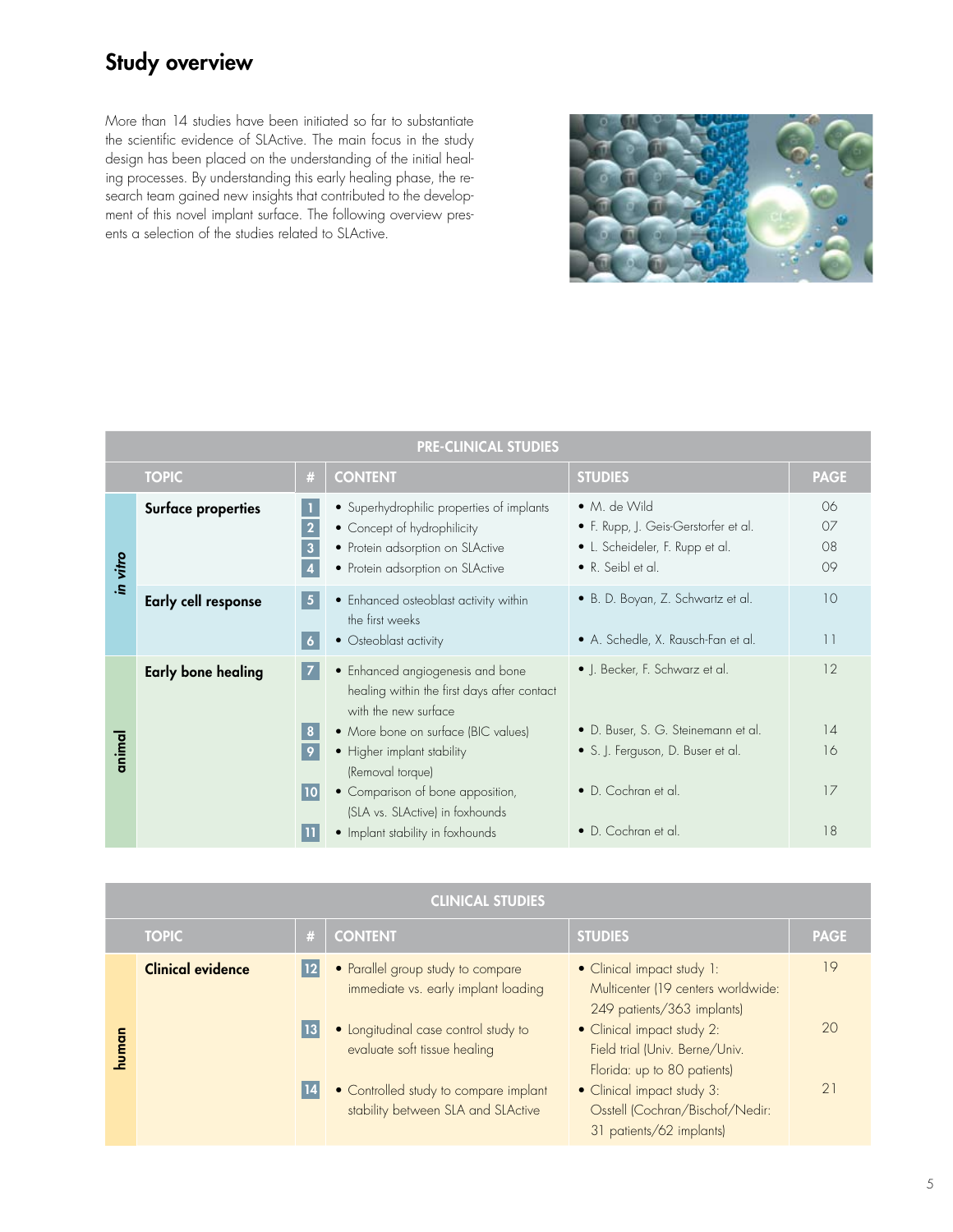### Superhydrophilic SLActive implants

*M. de Wild*

*Published 06/2005, Straumann document 151.527/d and 152.527/e*

Abstract: Surface chemistry influences both surface charge and wettability. The purpose of this study was to investigate initial hydrophilicity of SLActive implants compared to standard SLA.

#### Introduction

Surface topography and chemistry both influence initial wettability and peri-implant bone apposition of implants. Up to now, conventional titanium surfaces (sandblasted and acid etched) were initially hydrophobic, due to microstructuring partial coverage with hydrocarbons and carbonates. SLActive, a modified sandblasted/acid-etched surface, is produced by rinsing under  $N<sub>2</sub>$ atmosphere. It is then submerged in an isotonic NaCl solution following acid etching to avoid contact with molecules from the atmosphere.

#### Material and Methods

SLA and SLActive implants were investigated by Dynamic Contact Angle analysis (DCA) [Rupp F et al. 2002]. Before testing, SLActive implants were dried at a pressure below 20 mbar. Hydrophilicity and contact angle hysteresis were then tensiometrically examined by the Wilhelmy method (Fig. 1 and 2) by means of an electrobalance (TE3, Lauda, Germany).

#### **Results**

The initial contact angle of SLA completely differs from SLActive. Repeated force loops of Wilhelmy-electrobalance measurements on SLA implants show hysteresis (∆m), which indicates contact angle hysteresis: The first advancing mean water contact angles were  $\theta$ <sup>1st</sup><sub>adv</sub>>90° for SLA, but 0° for SLActive. Thus, the chemically modified samples show maximum hydrophilicity in contrast to hydrophobic SLA (Fig. 3 and 4), though SLA and SLActive are both identically microstructured [Zhao G et al. 2005]. DCA measurements on SLActive implants (packaged under certain principles) show no reduction in its hydrophilicity after 3 years of accelerated aging at enhanced temperature.

#### **Conclusions**

- Qualitative and quantitative enhancement of hydrophilicity of the SLActive implant surface
- Conservation of the super hydrophilic state over at least 3 years is possible
- Qualitative analysis on implants for quality assurance •





Fig. 3: Immersion of SLA and SLActive implants in water demonstrates the wetting of SLActive and its meniscus *at the water-air-implant interface.*

#### DCA measurements



*Fig. 1: Wilhelmy Force loop for SLA, showing hysteresis* (∆m)*.*



*Fig. 2: Wilhelny Force loop for SLActive, showing no hysteresis.*



*Fig. 4: Demonstration of the superhydrophilic property of SLActive. Note the refractions below the water droplet resulting from air bubbles entrapped between the water and the SLA surface.*

PRE-CLINICAL STUDIES - Surface properties NICAL STUDIES – Surface properties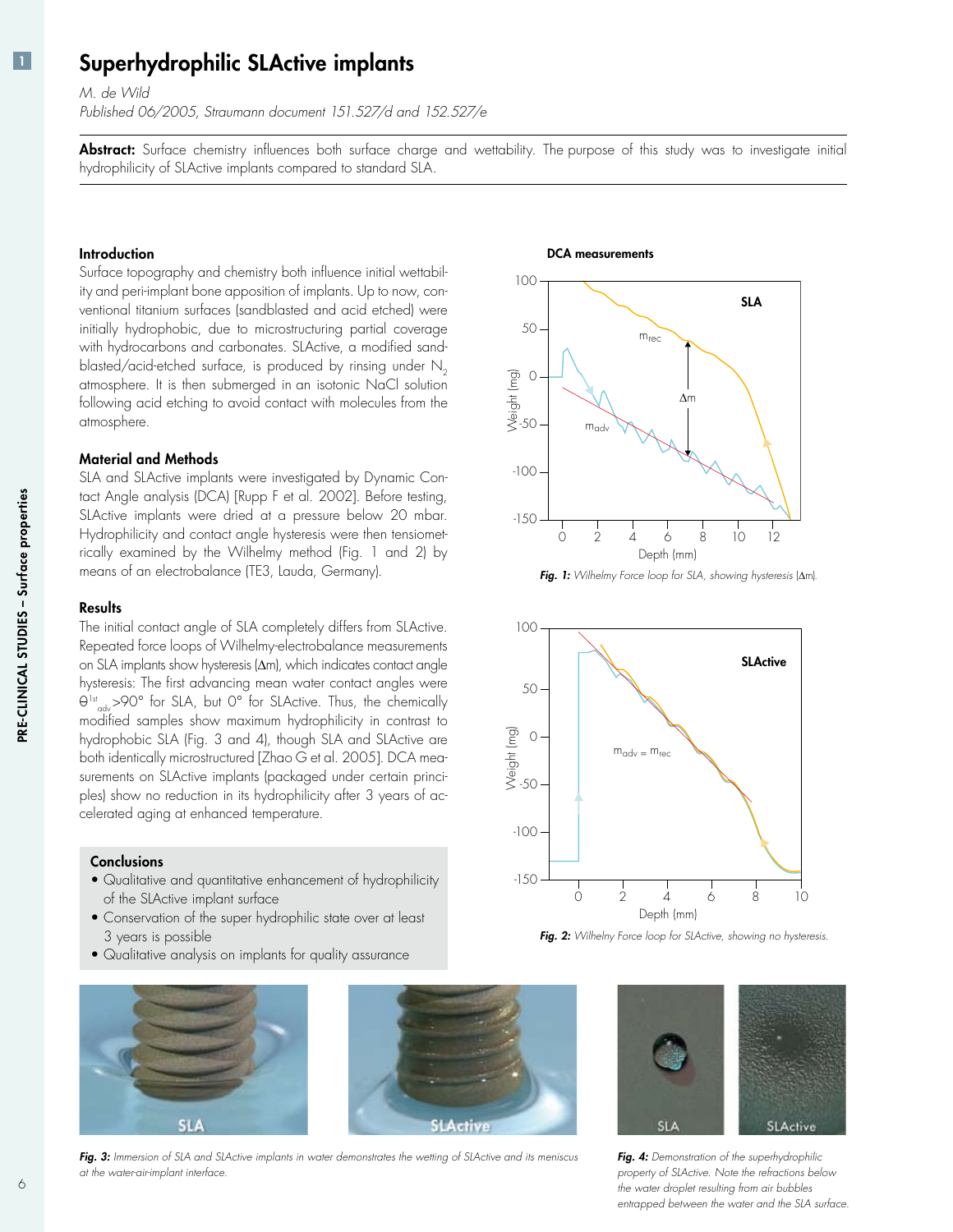Pre-cli

nical studies –

Surface

properties

### Enhancing free surface energy and hydrophilicity through chemical modification of microstructured titanium implant surfaces

*F. Rupp, L. Scheideler, N. Olshanska, M. de Wild, M. Wieland, J. Geis-Gerstorfer J. Biomed. Mater. Res. A. 2005; DOI:10.1002/jbm.a.30518 – published online 3 Nov 2005*

Abstract: Surface modification of the SLA surface was investigated by preparation under protective gas conditions and subsequent liquid storage. Surface free energy and hydrophilicity were increased, and atmospheric contamination of the implant surface was reduced.

#### Introduction

Roughness-induced hydrophobicity (water-repellency), wellknown from natural plant surfaces and intensively studied on superhydrophobic surfaces, has recently been identified on microstructured titanium implant surfaces. Studies indicate that microstructuring by sandblasting and acid etching (SLA) enhances the osteogenic properties of titanium. The undesired initial hydrophobicity, however, presumably decelerates primary interactions with the aqueous biosystem.

#### Material and Methods

To improve the initial wettability while retaining the SLA microstructure, a novel surface modification was tested. This modification differs from SLA regarding its preparation after acid etching, which is done under protective gas conditions, followed by liquid instead of dry storage (Fig. 1). We hypothesized that this modification should have increased wettability, due to the prevention of contamination that occurs during air contact.

#### **Results**

The main outcome of dynamic wettability measurements was that the novel modification shows increased surface free energy (SFE) and increased hydrophilicity with water contact angles of 0° compared to 139.9° for SLA. This hydrophilicity was maintained even after drying. Reduced hydrocarbon contamination from the atmosphere was identified as playing a possible role in the altered surface thermodynamics. SLActive aims to retain the hydrophilicity and natural high surface energy of the Ti dioxide surface until surgical insertion of the implant. Titanium implants with various structural surface variants are compared in this *in vitro* study for roughness and chemically induced wettability. Tests showed that the unique characteristics of the chemically activated SLActivecannot be reproduced merely by soaking the SLA surface in a saline solution; the activity is achieved only through the complex production process under  $N<sub>2</sub>$  atmosphere.

#### **Conclusions**

- Higher surface free energy with SLActive resulting in a chemical activation of the surface
- SLActive is uniquely highly hydrophilic (water contact angle 0° compared to 139.9° for SLA)
- Reduced atmospheric contamination (hydrocarbons) on the implant surface



*Fig. 1: Innovation: Production process*

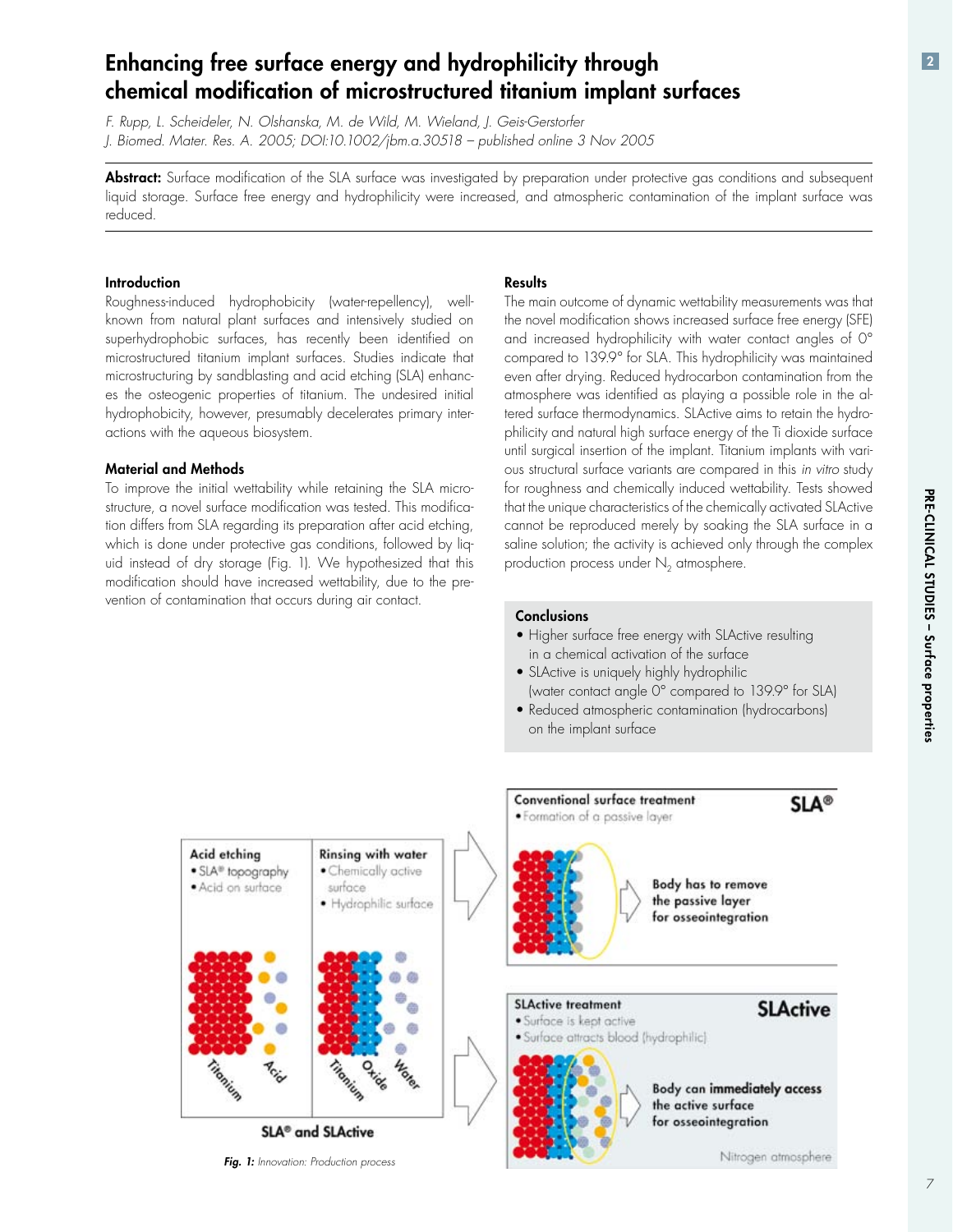### Storage conditions of titanium implants influence molecular and cellular interactions

*L. Scheideler, F. Rupp, M. Wieland, J. Geis-Gerstorfer*

*Poster #870, 83rd General Session and Exhibition of the International Association for Dental Research (IADR), March 9–12 2005, Baltimore, MD, USA*

Abstract: The effects of protein and cellular interactions were compared on a variety of treated titanium surfaces, including SLA and SLActive. The chemically modified surface of SLActive was found to increase osteoblast proliferation and significantly increase protein adsorption in the in vitro environment.

#### Introduction

The initial hydrophobicity of sandblasted and acid-etched titanium implant surfaces is a result of the microtopography and atmospheric contamination, which can influence initial surface conditioning by blood components. Protein- and cell-surface interactions and cellular proliferation were therefore investigated on the hydrophilic SLActive surface compared to a variety of other surfaces.

### Material and Methods

Various disks of grade II titanium were prepared:

- Polished
- SLA •
- SLActive

Fibronectin adsorption was determined by ELISA, and the initial osteoblast proliferation rate was determined by BrdU-incorporation (DNA synthesis rate).

#### **Results**

Compared to the reference surface (polished Ti), the amount of fibronectin adsorption on the surface increased to 177% for SLA, and to 286% for SLActive. Compared to SLA as a reference point, this represented an increase of 162% for SLActive. Osteoblast proliferation increased to 117% for the modified acid-etched surface, compared to the acid-etched surface (both without sandblasting). Since the topography of the SLA and SLActive surfaces are the same, and the topography of the acid-etched and modified acid-etched surfaces are the same, it can be concluded that the effects are due to the altered surface chemistry.

#### Conclusions in this in vitro study

- SLActive surface enhances osteoblast surface and protein-surface interactions compared to SLA
- SLActive showed a significantly higher fibronectin adsorption (162%) compared to SLA and other surface types
- Effects may be due to increased hydrophilicity and surface free energy



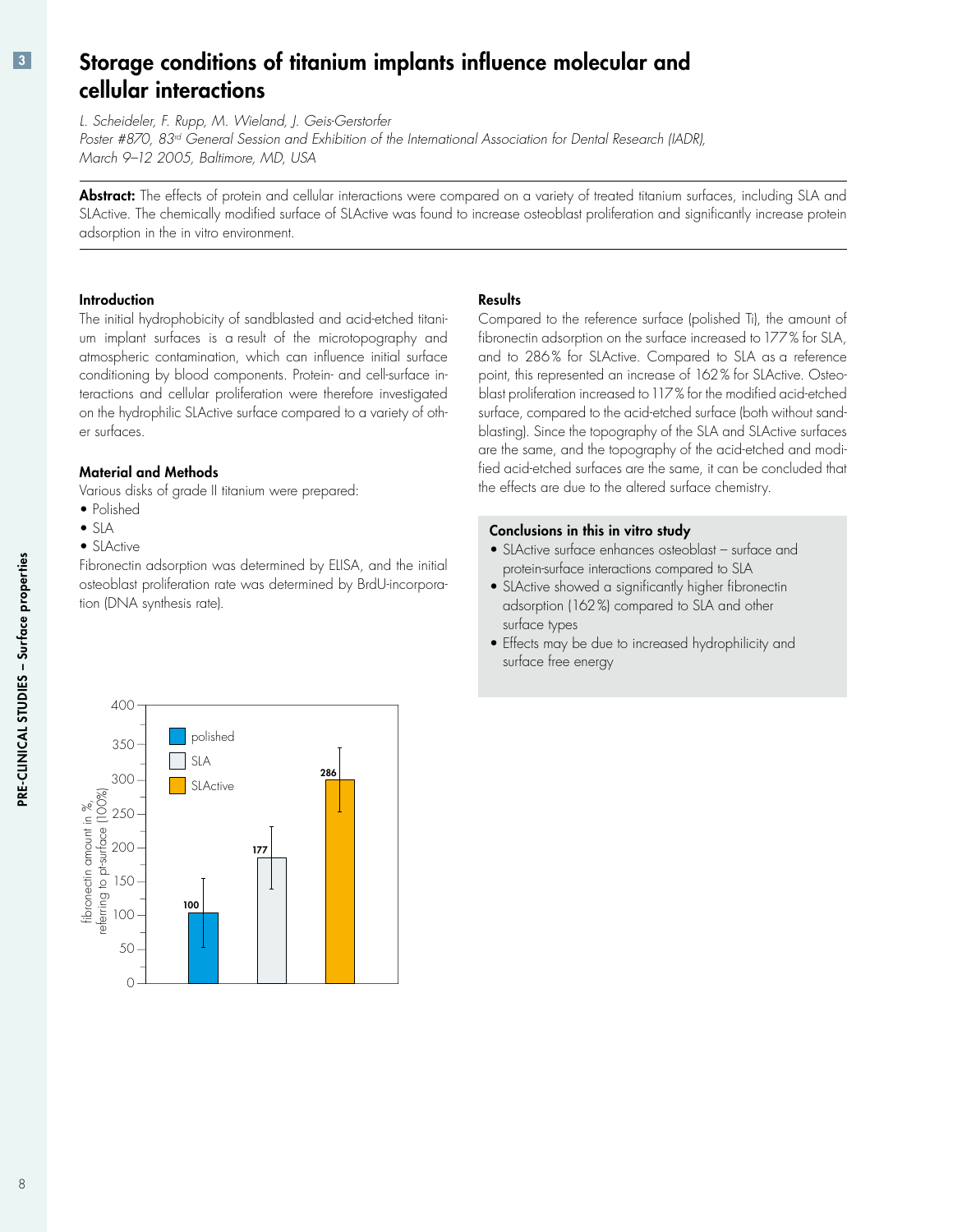### *In vitro* protein adsorption tests on SLActive

*R. Seibl, M. de Wild, E. Lundberg STARGET 02.2005*

Abstract: *In vitro* tests conducted at Straumann research facilities in Malmö, Sweden, showed an increased protein adsorption on SLActive compared to the SLA surface.

#### Introduction

The complex processes of protein adsorption at the interfaces of implants are influenced by a number of physical and chemical factors, such as surface topography and wettability. Adsorption of serum proteins is important, as these are the first blood components to come into contact with the implant. The pattern of adsorption defines the type of cells adhering to the implant, thus the type of tissue that subsequently develops. On the basis of this observation, the adsorption patterns of two important proteins – albumin and fibronectin – for the osseointegration process on the SLA and SLActive surfaces were investigated (see also L. Scheideler et al. 2005).

#### Material and Methods

Adsorption of albumin was semi-quantitatively detected using polyacrylamide electrophoresis, and adsorption of fibronectin was assessed using direct ELISA (Enzyme-Linked Immunosorbent Assay).

#### **Results**

The amount of serum albumin adsorption from single protein solutions was much greater with the SLActive surface than on SLA (Fig. 1). Likewise, the adsorption of fibronectin, an important protein for collagen fiber attachment, also exhibited a high increase with SLActive, thereby confirming recent data from L. Scheideleret al. 2005.

#### Conclusions in this in vitro study

- SLActive showed a substantially increased protein adsorption on the surface compared to SLA
- Greater protein adsorption may lead to faster osseointegration compared to SLA



*Fig. 1: Adsorption of human serum albumin on dental implants with SLActive surface in comparison to implants with SLA. Adsorbed protein was semi-quantitatively detected after desorption using polyacrylamide electrophoresis. The greater amount of albumin adsorbed on SLActive compared to SLA is in clear evidence.*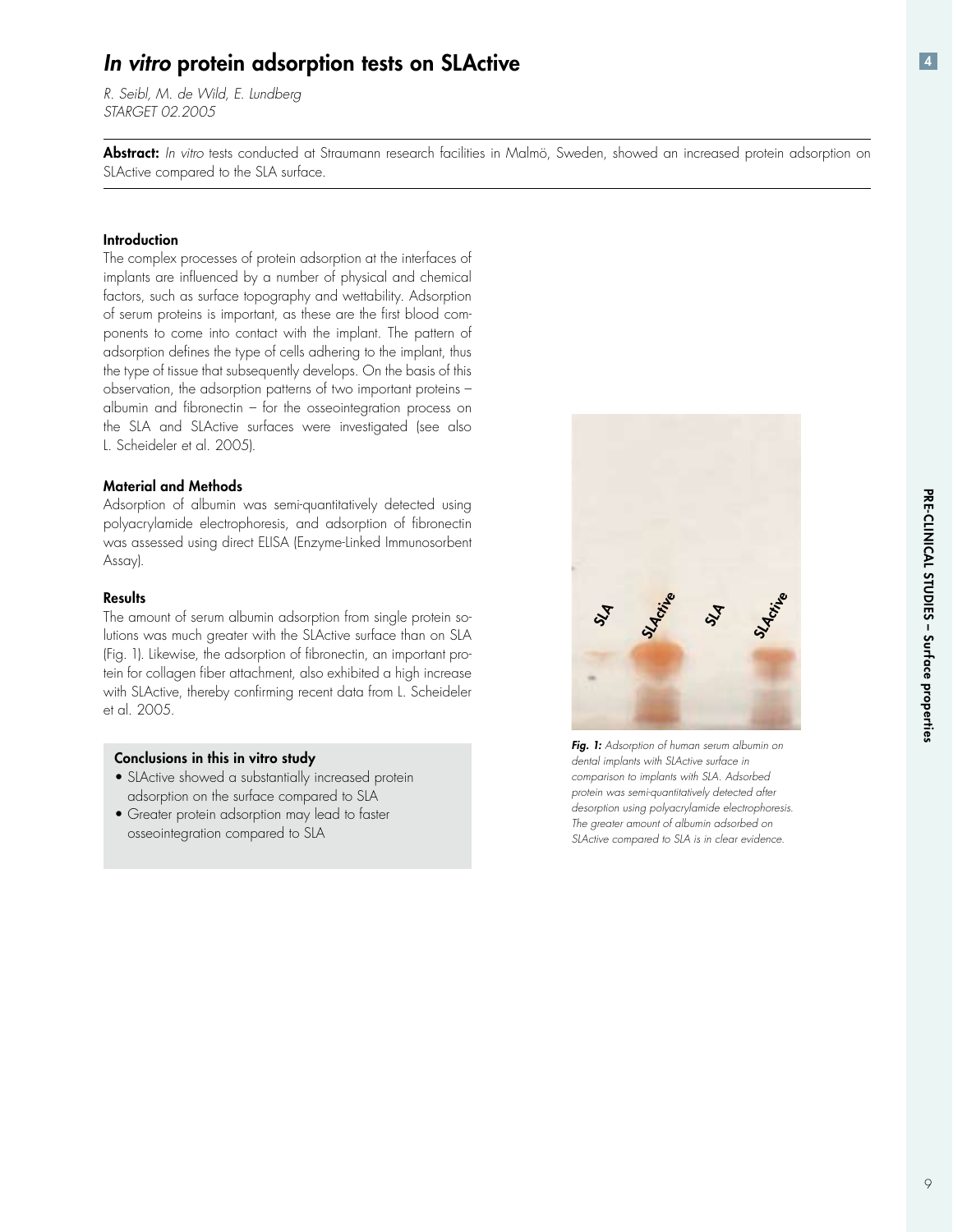### High surface energy of SLActive implants enhances cell response to titanium substrate microstructure

*G. Zhao, Z. Schwartz, M. Wieland, F. Rupp, J. Geis-Gerstorfer, D. L. Cochran, B. D. Boyan J. Biomed. Mater. Res. A. 2005; 74A: 49–58*

Abstract: The early cellular activity at the hydrophilic SLActive surface was evaluated and compared with the hydrophobic SLA. The osteoblast differentiation was enhanced with SLActive, and production of osteogenic factors, such as osteocalcin, alkaline phosphatase, PGE<sub>2</sub> and TGF- $\beta$ 1, was significantly increased in vitro.

#### **Introduction**

Investigations of osteoblast response to titanium surface chemistry have shown that osteogenesis is enhanced in vitro by hydrophilic surfaces. However, until recently, conventional titanium surfaces currently available have had low surface energy and distinct hydrophobic properties due to the microtopography and to adsorbed hydrocarbons. The purpose of this investigation was to compare the in vitro cellular response to different titanium microstructures, including SLActive.

#### Material and Methods

Various disks of grade II titanium were prepared:

- Pre-treated titanium
- SLA •
- SLActive

Osteoblasts were then cultured on these surfaces and cellular response evaluated by measurement of alkaline phosphatase, osteocalcin,  $PGE_2$  and TGF- $\beta$ 1.

#### **Results**

Osteoblasts cultured on SLActive showed a more differentiated phenotype than those on the other surfaces tested. Compared to SLA, there was a 3-fold increase of cell layer alkaline phosphatase activity on the SLActive surface. In addition, osteocalcin (a late differentiation marker) was significantly increased (Fig. 1) and there was a higher production of the local growth factors PGE<sub>2</sub> (10-fold increase) and TGF- $\beta$ 1 (2.5-fold increase), creating a highly osteogenic microenvironment (Fig. 2). The effect of 1,25 dihydroxyvitamin D3, an osteotropic hormone that increases osteoblast differentiation, was also enhanced with SLActive, in a manner synergistic with high surface energy.



*Fig. 1: Osteocalcin production by MG63 cells during culture on plastic or Ti disks. Values are the mean ± SEM of six cultures. \* p<0.05, Ti disks vs. plastic. # p<0.05, treated vs. untreated control for a particular surface.* • *p*<0.05, 10°M *lα*,25(OH)<sub>2</sub>D<sub>3</sub></sub> *vs.* 10<sup>8</sup>M *lα*,25(OH)<sub>2</sub>D<sub>3</sub>.

The results suggest that the increased bone formation observed with SLActive in animal studies is partly due to stimulatory effects of the increased surface free energy (chemical activity) on osteoblasts.

#### Conclusions in this in vitro study

- Osteocalcin production with SLActive was significantly increased
- Osteoblast activity was clearly enhanced as a result of the chemically activated SLActive surface
- A significantly enhanced production of local growth factors up to 10-fold was present
- Osteogenic properties were enhanced •



*Surface partially covered with carbons from atmosphere*



*56% reduction of carbons on the surface*

![](_page_9_Figure_25.jpeg)

*Fig. 2: Latent TGF- 1 production by MG63 cells during culture on plastic or Ti disks. Values are the mean ± SEM of six cultures. \* p<0.05, Ti disks vs. plastic. # p<0.05, treated vs. untreated control for a particular surface.* • *p*<0.05, 10°M *lα,25(OH)<sub>2</sub>D<sub>3</sub></sub> vs. 10°M lα,25(OH)<sub>2</sub>D<sub>3</sub>.*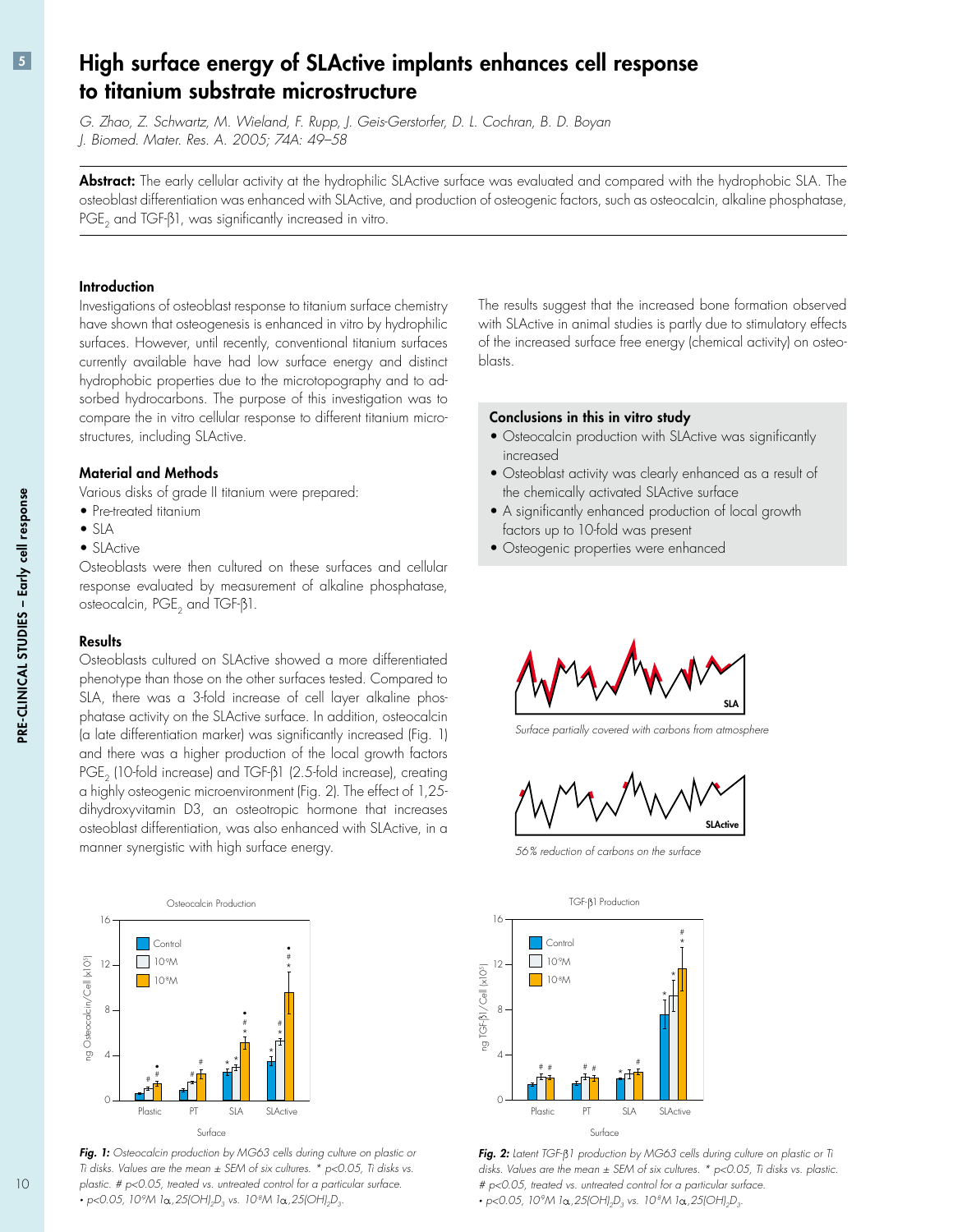# The influence of hydrophilic versus hydrophobic Ti specimens with different topographical and roughness levels on contact guidance and cellular proliferation evaluated with time-lapse photography

*X. Rausch-Fan, Q. Zhe, M. Wieland, M. Matejka, A. Schedle*

Abstract: Early cellular processes were assessed on various treated titanium surfaces. Initial results show substantially increased production of osteocalcin and local growth and vascularization factors in vitro with SLActive.

#### **Introduction**

Implant surface properties such as topography or chemistry play a key role in the establishment of cell-biomaterial interfaces. Wettability and surface charge both play an important role in protein adsorption, which can be modulated according to changes in the physico-chemical characteristics of the surface, subsequently affecting cell attachment. Based on this, the process of cell attachment, time lapse motion, contact guidance and cell proliferation were assessed on titanium surfaces with different topographical and chemical attributes, in order to obtain a deeper understanding of how these different surfaces influence cell behavior.

#### Material and Methods

Four types of titanium disks were used: Acid-etched, SLA, modified acid-etched and modified SLA (SLActive). Human primary cells (osteoblasts, gingival fibroblasts and gingival epithelial cells) were used. In addition, appropriate cell lines were also used: MG-63 (human osteoblastic cell line), HGF-1 (gingival fibroblast cell line), HSC-2 (epithelial cell line) and an endothelial cell line. Growth on the titanium surfaces was monitored by fluorescence cell staining and time-lapse photography (Fig. 1).

#### **Results**

Initial results, from cultured MG-63 cells and alveolar osteoblasts, show that succinate dehydrogenase activity (indicative of cellular mitochondrial function), alkaline phosphatase synthesis (Fig. 2), and production of osteocalcin, osteoprotegerin (Fig. 3), TGF-ß1 and VEGF (an important vascularization factor) were all increased with SLActive compared to the SLA, acid-etched or modified acid-etched surfaces.

#### Conclusions in this in vitro study

- A significantly enhanced early osteoblast activity was seen as a result of the chemically activated SLActive surface
- There was a substantially increased production of osteocalcin and osteoprotegerin with SLActive
- There was a substantially increased production of local growth and vascularization factors with SLActive

![](_page_10_Picture_15.jpeg)

*Fig. 1: Living MG-63 cells, grown for 24 h on a mod. SLA surface (SLActive).*

![](_page_10_Figure_17.jpeg)

*Fig. 2: Alkaline phosphatase synthesis of MG-63 cells grown on SLA and SLActive.*

![](_page_10_Figure_19.jpeg)

*Fig. 3: Osteoprotegerin production of MG-63 cells grown on SLA and SLActive.*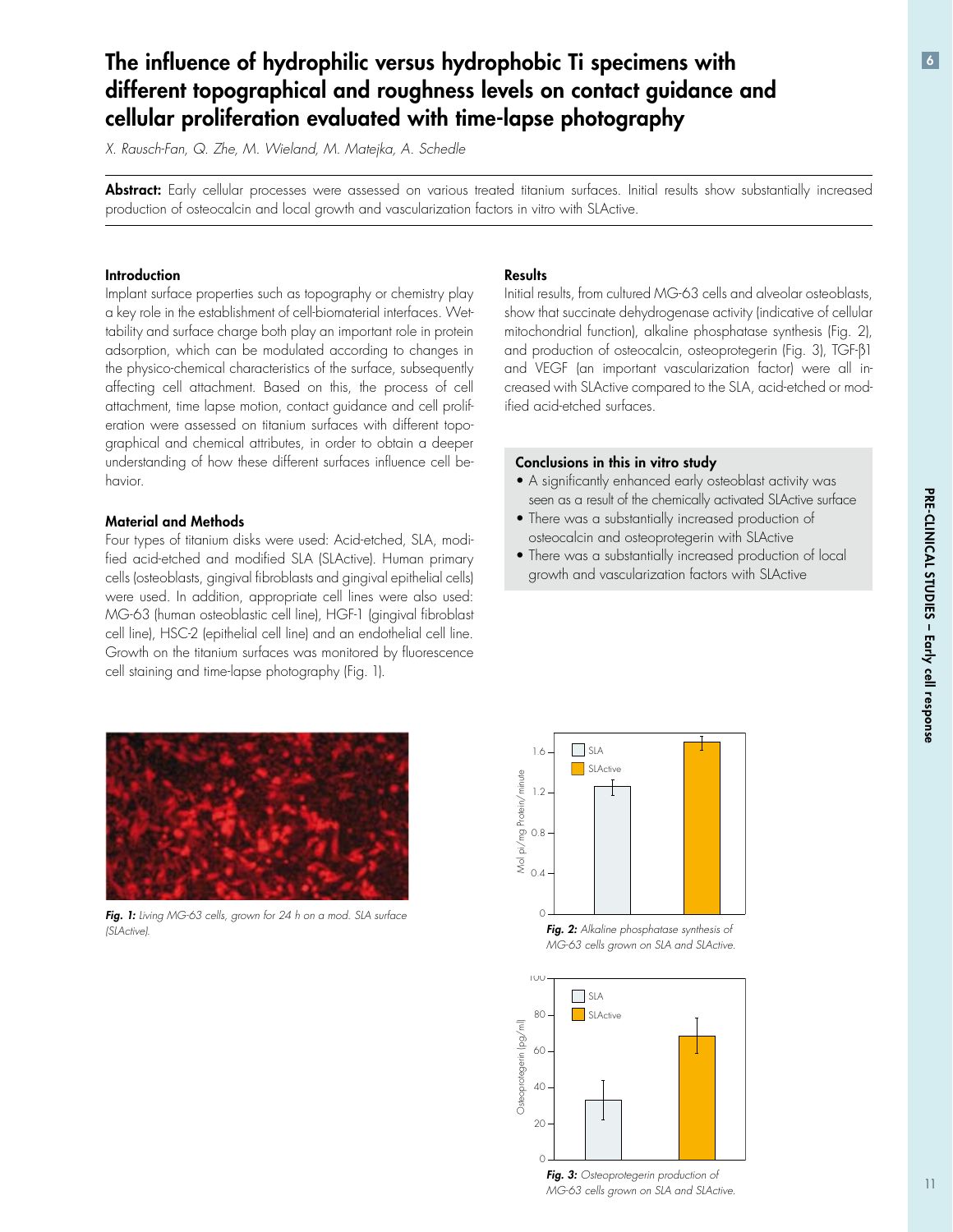# $|7|$

### Histological and immunohistochemical analysis of very early periimplant tissue reactions to chemically modified and conventional SLA titanium implants: A pilot study in dogs

*F. Schwarz, M. Herten, M. Sager, M. Wieland, M. Dard, J. Becker Submitted, Clinical Oral Implant Research*

Abstract: Early tissue reactions around SLA and SLActive implants were assessed. During a period of 14 days, faster and more structured bone formation was observed around the SLActive implants, with greater vascularization and increased osteocalcin activity.

#### **Introduction**

Assessment of bone-to-implant contact (BIC), an essential factor for successful osseointegration, is usually performed via conventional histological staining. However, this method may not be suitable for the investigation of very early tissue responses that begin with protein adhesion to the implant surface, which may in turn affect tissue development, depending on the type of proteins present. Osteogenic cells and osteoblast differentiation may also be important for osseointegration, and may also be associated with early angiogenic activity. The aim of this investigation was therefore to assess early tissue reactions to SLA and SLActive implants (up to 14 days) using conventional and immunohistochemical techniques.

#### Material and Methods

SLA or SLActive was placed in a split-mouth design 4 months following tooth extraction in four fox hounds; six implants (three of each type) were placed in the maxilla and ten implants (five of each type) were placed in the mandible of each animal. Specimens were retrieved for immunological and immunohistochemical assessment after 1, 4, 7 and 14 days of healing. Toluidine blue was used to assess the extent of new bone formation, and Massner Goldner Trichrome was used to assess the quality and quantity of collagen and new bone formation. Unlike conventional stains, this allows the differentiation of changes to be observed over a very short time period (e.g. days rather than weeks).

#### **Results**

Vascular infiltration of the blood clot adjacent to the implant was apparent for both implant types after 1 day, contacting the surface of SLActive implants but not SLA implants. The blood clot around SLActive implants appeared to be stabilized, whereas the clot around SLA implants appeared to be partially collapsed (Fig. 1). Infiltration of the clot by macrophages was also apparent.

At day 4, collagen-rich dense connective tissue was apparent around SLActive implants and the first indications of osteocalcin synthesis, which reached the implant surface, were observed (Fig. 2 and 3). Both of these suggest more rapid osseointegration processes. In contrast, SLA implants were surrounded by newly formed granulation tissue and some provisional connective tissue, with no osteocalcin synthesis (Fig. 2 and 3). The tissue around both implant types contained vascular structures, but these appeared to be of a higher density around SLActive implants.

At day 7, dense fibrous connective tissue, with collagen fiber bundles, blood vessels surrounded by newly formed trabeculae of woven bone and osteocalcin, indicating bone remodeling, were all apparent around SLActive implants (Fig. 4, 6 and 7). In con-

SLA SLActive

![](_page_11_Picture_14.jpeg)

*Fig. 1: Histology at Day 1; collapsed blood clots (SLA) versus stabilized blood clots (SLActive).*

![](_page_11_Picture_16.jpeg)

*Fig. 2: Histology at Day 4; no osteocalcin synthesis (SLA) versus first indications of osteocalcin synthesis (SLActive).*

![](_page_11_Picture_18.jpeg)

*Fig. 3: Histology at Day 4; granulation tissue (SLA) versus collagen-rich connective tissue (SLActive).*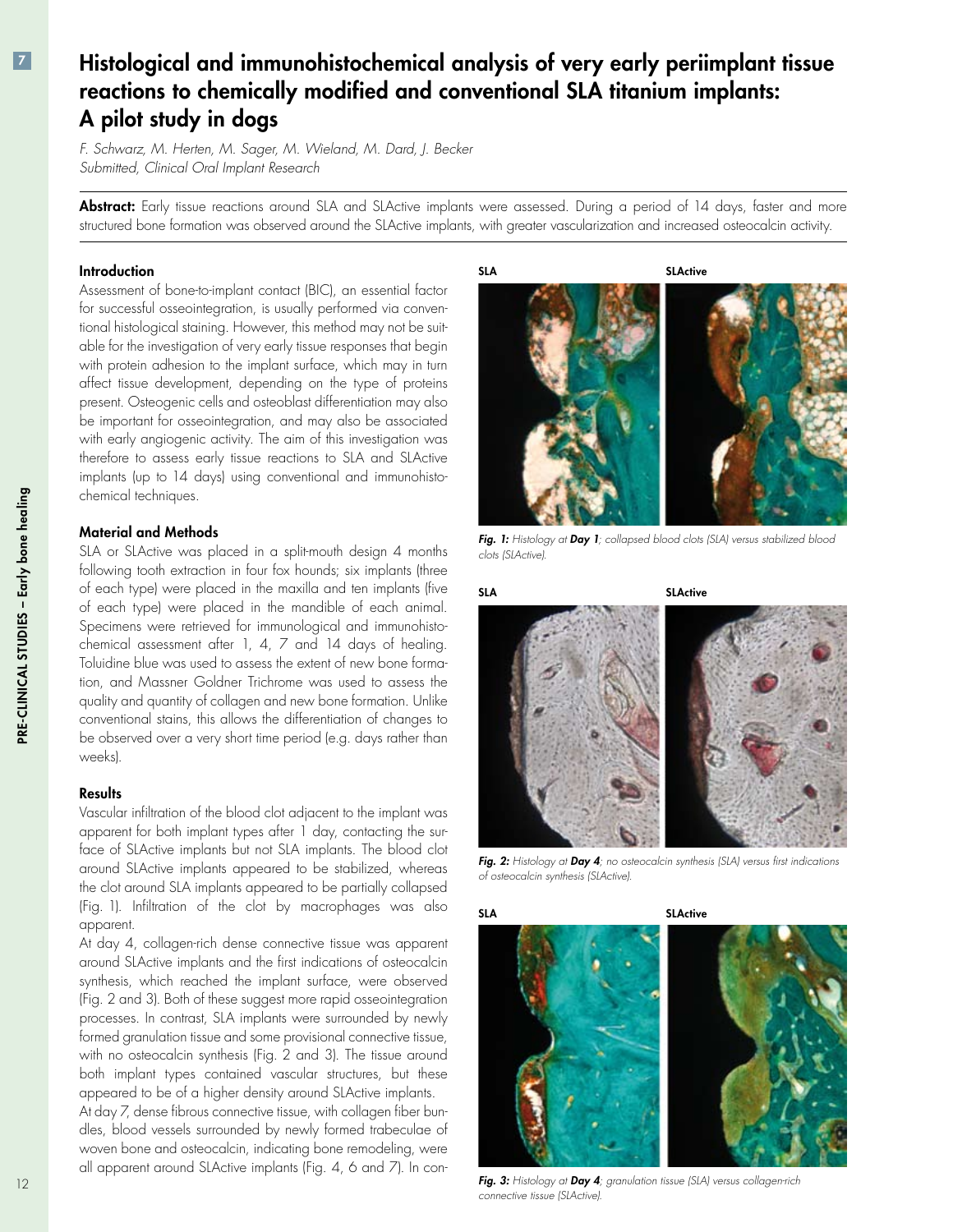Pre-cli nical studies – Early bone healing

trast, unstructured connective tissue with smaller blood vessel density and decreased osteocalcin concentration was observed around SLA implants (Fig. 4 and 6).

After 14 days, newly formed trabecular bone was formed around the SLA implants, whereas firmly attached, mature, parallel-fibered woven bone was present around the SLActive implants (Fig. 5 and 8). The formation of primary osteons was seen in the bone surrounding SLActive implants, with a radical deposition of lamellar bone around the core of connective tissue surrounding the blood vessels, whereas newly formed trabecular bone was observed around the SLA implants.

SLA SLActive

*Fig. 4: Histology at Day 7; not yet structured bone (SLA) versus mineralized and organized bone (SLActive).*

![](_page_12_Figure_5.jpeg)

*Fig. 5: Histology at Day 14; newly formed trabeculae (SLA) versus firmly attached, mature, parallel-fibered woven bone and primary osteons (SLActive).*

#### Conclusions from this animal study:

- Significantly increased proliferation of vascular structures with SLActive throughout days 1–14
- Significantly increased activity of osteocalcin at the bone-to-implant interface, and enhanced bone formation processes with SLActive
- Quantitative and qualitative analysis showed significant differences in bone formation

![](_page_12_Figure_11.jpeg)

![](_page_12_Figure_12.jpeg)

![](_page_12_Figure_13.jpeg)

![](_page_12_Figure_14.jpeg)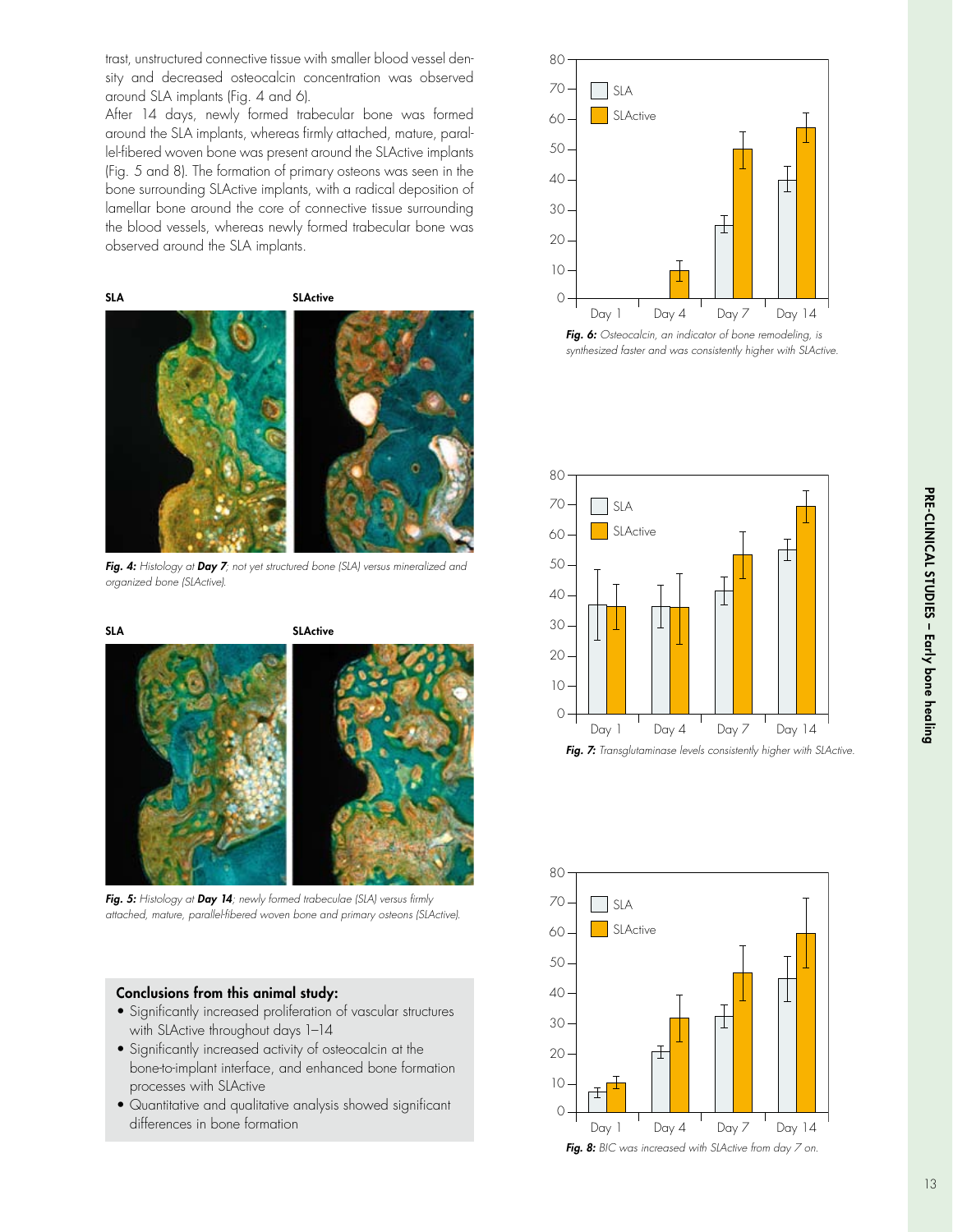### Enhanced bone apposition to a chemically modified SLA titanium surface

D. Buser, N. Broggini, M. Wieland, R. K. Schenk, A. J. Denzer, D. L. Cochran, B. Hoffmann, A. Lussi, S. G. Steinemann *J. Dent. Res. 2004; 83: 529–533*

Abstract: The degree of bone apposition at the implant surface was compared between SLA and SLActive implants in miniature pigs. After 2 and 4 weeks, there was a significantly greater percentage (up to 60%) of bone-to-implant contact with SLActive.

#### **Introduction**

Enhanced bone apposition has been evaluated and demonstrated on rough surface implants, including SLA. However, more recently, it has been recognized that surface chemistry is another key factor in influencing bone-to-implant contact (BIC). Increased wettability and surface free energy both have been shown in preclinical studies to have a positive influence on bone apposition. The purpose of this study, therefore, was to evaluate the degree of bone apposition with the chemically modified SLActive surface versus the SLA surface, which has the same surface micro- and macrotopography.

#### Material and Methods

SLA and SLActive implants were placed in circular bone defects created in the maxillae of miniature pigs at least 6 months after tooth removal. Three or four implants were placed on either side of the maxilla in a split-mouth design and allowed to heal in a submerged position. The implants and implant sites were examined after 2, 4 and 8 weeks.

#### **Results**

Evidence showed that the amount of BIC was significantly greater with SLActive after 2 and 4 weeks of healing. At 2 weeks, the BIC on SLActive was 60% greater than that on SLA (49.30%  $\pm$ 7.49 versus 29.42% ± 7.58; *p* < 0.02). Moreover, the typical pattern of new bone formation with a scaffold of woven bone was observed. (Fig. 1a). At 4 weeks, the BIC for SLActive was 81.91% ± 3.59, compared to 66.57% ± 8.14 (*p* < 0.02) for SLA. Bone density increased, as indicated by the reinforcement of woven bone trabeculae (Fig. 1b). Both surfaces showed similar results after 8 weeks (Fig. 1c), where early signs of bone remodeling were apparent. Thus, SLActive promoted enhanced bone apposition during the early stages of bone regeneration.

![](_page_13_Figure_9.jpeg)

*Fig. 1a: At 2 weeks, bone is deposited upon the bony wall of the tissue chamber and upon the implant surface. Both layers are connected by a scaffold of tiny trabeculae. Woven bone is characterized by the intensive staining of the mineralized matrix and the numerous osteocytes located in large lacunae (undecalcified ground section, surface stained with toluidine blue and basic fuchsin. bar = 500 μm).*

![](_page_13_Picture_11.jpeg)

*Fig. 1b: At 4 weeks, the volume density of this scaffold has increased both by the formation of new trabeculae and by deposition of more mature, parallel-fibered bone upon the primary scaffold. Woven bone is mainly recognized by the numerous large osteocytic lacunae (bright). The gap between bone and implant surface is an artifact (bar = 500 μm).*

![](_page_13_Picture_13.jpeg)

| Period  | Implant<br>surface      | n | Mean in<br>$\%$ | St. dev.     |
|---------|-------------------------|---|-----------------|--------------|
| 2 weeks | SI Active               | 8 | 49.30           | 7.49         |
|         | SI A                    | 8 | 29.42           | 7.58         |
| 4 weeks | SI Active               | 8 | 81.91           | 3.59         |
|         | SIA                     | 8 | 66.57           | 8.14         |
| 8 weeks | SI Active<br><b>SIA</b> | 7 | 78.47<br>75.45  | 11.14<br>766 |

#### Conclusions from this animal study

- Bone apposition was significantly enhanced in the early osseointegration stages with SLActive
- SLActive implants exhibited 60% more bone after 2 weeks compared to SLA
- Earlier formation of more mature bone •
- SLActive further reduces the healing period following implantation

![](_page_13_Picture_20.jpeg)

*Fig. 1c: At 8 weeks, growth and reinforcement result in a further increase in bone density and an almost perfect coating of the implant surface with bone. Remodeling has started, replacing the primary bone by secondary osteons (bar = 500 μm).*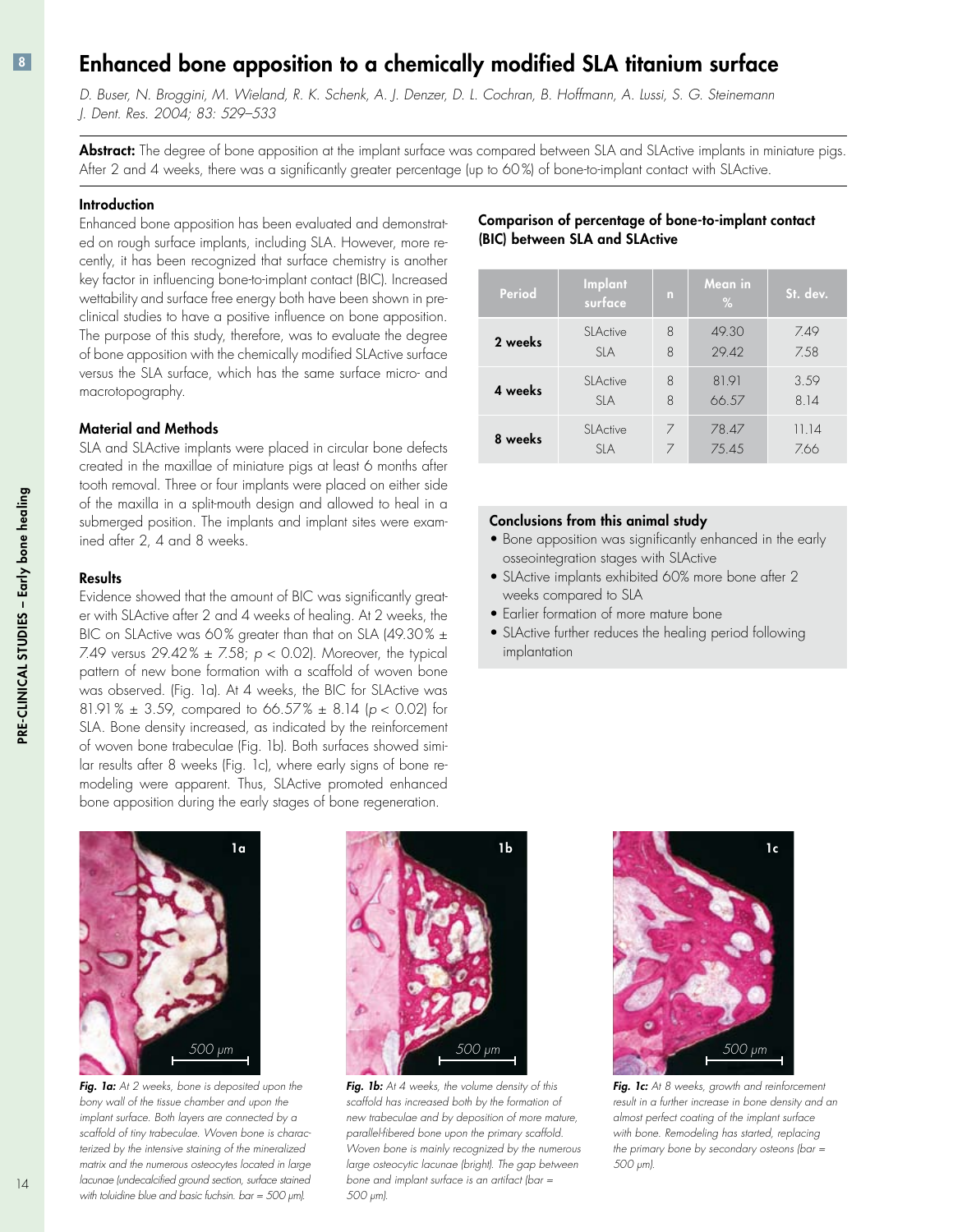## Biomechanical evaluation of the interfacial strength of a chemically modified SLA titanium surface

S. J. Ferguson, N. Broggini, M. Wieland, M. de Wild, F. Rupp, J. Geis-Gerstorfer, D. L. Cochran, D. Buser *J. Biomed. Mater. Res. A. – accepted*

Abstract: The biomechanical properties of SLActive and SLA implants were compared in a split-mouth study in adult miniature pigs. After 2, 4 and 8 weeks of healing, removal torque and interfacial stiffness values were significantly higher for SLActive.

#### **Introduction**

The capacity of osseointegrated dental implants to bear load depends largely on the bone-to-implant interface, which can be greatly influenced by the characteristics of the implant surface. The hydrophilic, chemically activated surface of SLActive implants has been shown in vitro and in animal studies to enhance bone apposition and promote rapid bone-to-implant contact. One might suggest, therefore, that the enhanced osseointegration could lead to greater initial implant stability. In order to assess this, the biomechanical characteristics of the SLActive surface were compared with those of SLA.

#### Material and Methods

SLActive and SLA implants 4.8 mm in diameter were placed in a split-mouth design (three implants per side) in nine adult miniature pigs following at least 6 months of healing after tooth removal. After 2, 4 and 8 weeks, the implants were evaluated by removal torque testing using a torque rotation curve to assess the interfacial shear strength and removal torque of each implant.

#### **Results**

Both the healing period and the implant surface type were shown to be significant factors affecting the biomechanical performance. Overall, removal torque for both SLA and SLActive implants increased to a peak value at 4 weeks, and then decreased (Fig. 1). Removal torque values for SLActive were significantly higher  $(8-21\%; p = 0.003)$  than those for SLA at each individual time point (1.485, 1.709 and 1.345 Nm for 2, 4 and 8 weeks, respectively, compared to 1.231, 1.585, and 1.143 Nm for SLA). Interfacial stiffness values were approximately 9–14 % higher for SLActive implants than for SLA implants ( $p = 0.038$ ). Changes in the biomechanical characteristics of the interface may reflect the natural process of bone apposition and remodeling, as the interface is transformed from a purely mechanical to a biologically integrated system. The evidence from this animal study therefore suggests superior bone anchorage with the SLActive implant surface.

#### Conclusions from this animal study

- Bone apposition is enhanced with the SLActive surface
- Interfacial mechanical stiffness and strength is significantly greater with SLActive
- SLActive gives higher implant stability than SLA during the early critical weeks of osseointegration

![](_page_14_Figure_14.jpeg)

*Fig. 1: 3 Animals per timepoint and 3 implants (3+3) per animal [3].*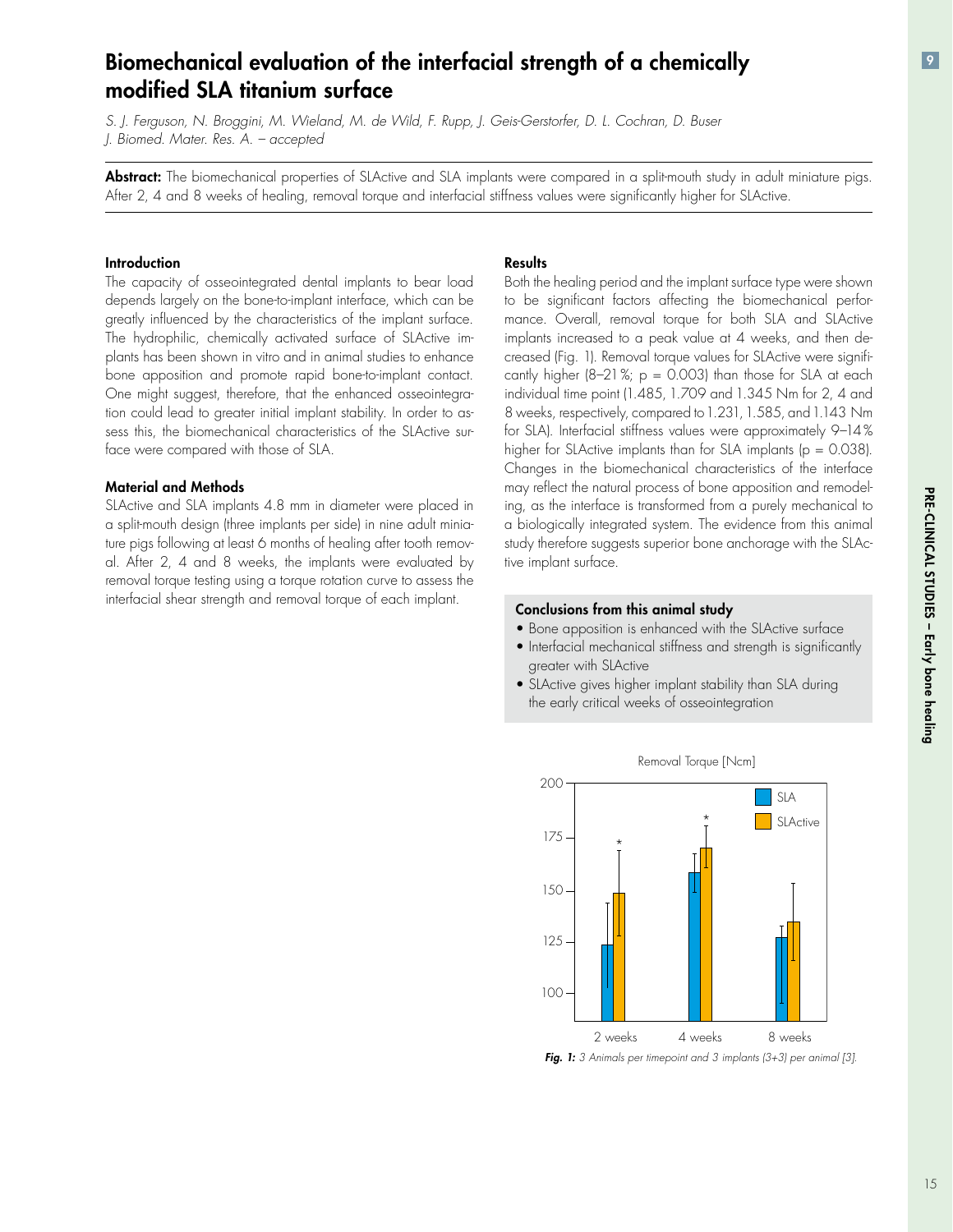### Comparison of bone apposition between SLA and SLActive in foxhounds

*D. Cochran et al. Ongoing study*

Abstract: The degree of bone apposition around SLActive compared to SLA implants was compared in foxhounds. Early results suggest greater and more mature bone growth from 2 weeks after implant placement.

#### **Introduction**

The purpose of this pre-clinical research study is to evaluate the characteristics of bone apposition with SLActive in comparison to SLA in the canine mandible. The aim is to investigate and compare bone formation at the surface of the implants at 2 and 4 weeks.

#### Material and Methods

The foxhound model was chosen to allow *in vivo* evaluation of SLActive in a higher animal species biologically similar to humans. Mandibular teeth were extracted from six adult foxhounds and the spaces allowed to heal. Alternating SLA and SLActive implants were then placed in the healed edentulous spaces and left unloaded. The implants were evaluated by histological and histomorphometric analysis up to 4 weeks after implant placement.

#### Planned evaluations

• This study will evaluate bone apposition around implants in a foxhound model with SLActive in comparison to SLA.

![](_page_15_Figure_9.jpeg)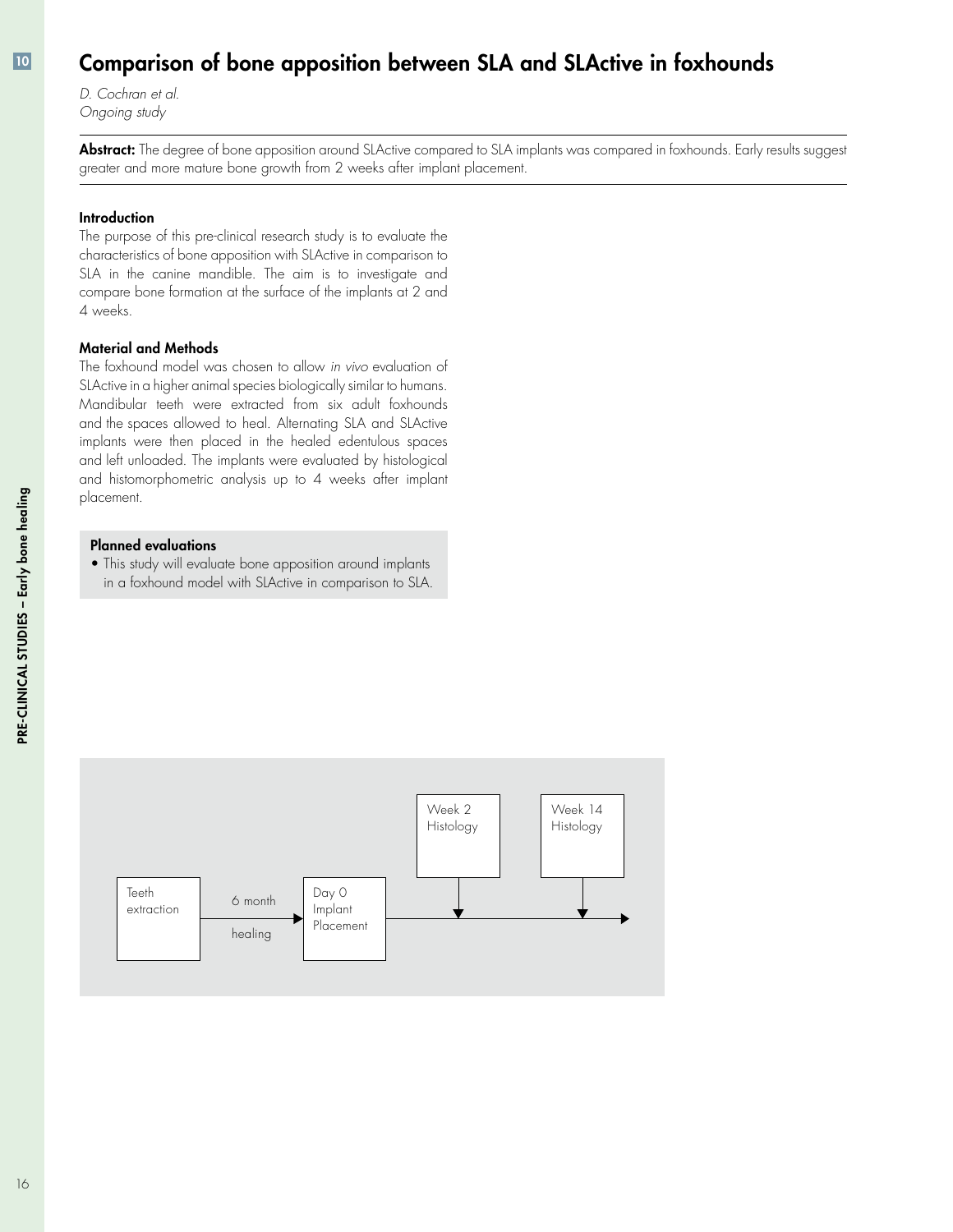### Evaluation of the SLActive implant surface in loaded conditions after implantation in foxhound dogs

*D. Cochran et al. Ongoing study*

Abstract: The implant stability and influence of the SLActive surface under loaded conditions is being investigated in foxhounds. First results of the study will be available in 2006.

#### Introduction

The purpose of this study is to evaluate SLActive implants under loaded conditions in the canine mandible. The specific aim is to evaluate the outcome of loading SLActive implants soon after implantation (3 weeks).

#### Material and Methods

The foxhound model was chosen to allow in vivo evaluation of SLActive in a higher animal species biologically similar to humans. Mandibular teeth were extracted from six adult foxhounds and the spaces allowed to heal. SLActive implants were placed in the healed edentulous spaces. After 3 weeks of healing, the implants were loaded with gold crowns. The implants were evaluated after short- and longer-term healing by clinical, radiographic, resonance frequency and histological analyses. Radio frequency analysis measurement was performed after 1, 2 and 3 weeks of healing. A peri-apical radiograph will be taken 3 months after loading, and a full histological and histomorphometric evaluation performed with three of the dogs. The remaining three animals will be evaluated by peri-apical radiography at 6, 9 and 12 months post-loading, with a full histological analysis after 12 months.

#### Planned evaluations

- The study will evaluate SLActive implants under loaded conditions in animals
- Radio frequency analysis will be carried out after 1, 2 and 3 weeks
- $\bullet$  Peri-apical radiographs will be taken atter 3, 6, 9  $\hspace{0.1mm}$ and 12 months
- The results will give an indication of the implant stability under early loaded conditions in an animal model

![](_page_16_Figure_12.jpeg)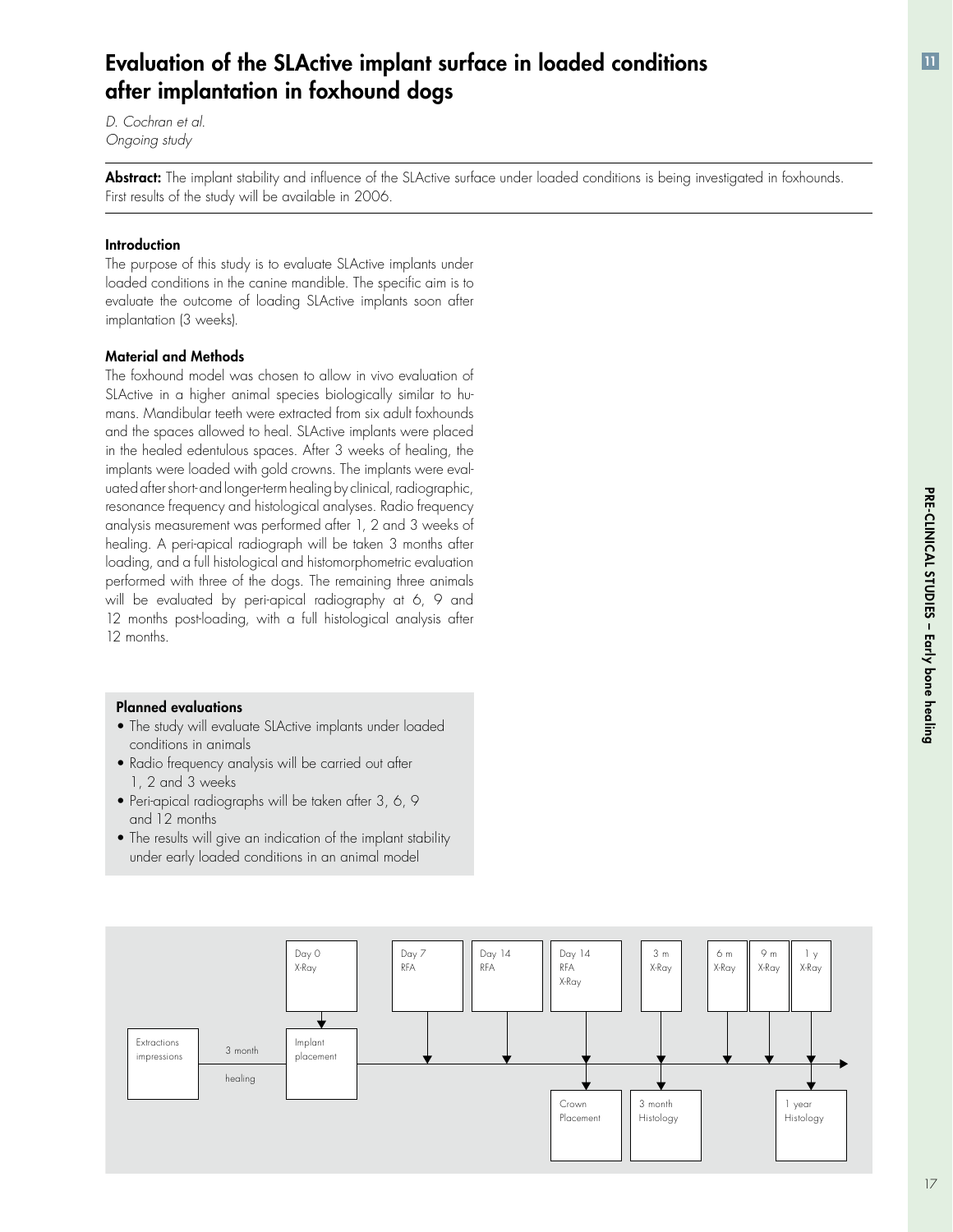### *Clinical Impact Study 1: Multicenter* Immediate and early loading of Straumann 4.1 mm and 4.8 mm SLActive implants in the posterior mandible and maxilla A controlled randomized study of single or 2–4 unit restorations loaded immediately or in the fourth week after surgery

*A. Zöllner, first clinical results from the SLActive Multicenter study. European Association for Osseointegration, 14th annual scientific meeting, September 22–24, 2005, Munich, Germany Ongoing study*

Abstract: SLActive implants were placed in the mandible or maxilla and loaded either immediately or after four weeks. Immediate and early loading protocols appear to be similarly secure for SLActive implants, and the success rate thus far is promising.

#### Introduction

Immediate and early loading protocols are becoming increasingly important as patients' esthetic demands and expectations increase. Since SLActive implants promote more rapid osseointegration, they may be particularly useful in immediate and early loading protocols, with good survival and stability.

#### Material and Methods

The Clinical Impact Study is being conducted at 19 centers in 10 countries worldwide (in Austria, Germany, Ireland, Netherlands, Portugal, Spain, Sweden, Switzerland, UK and USA). SLActive  $\varnothing$  4.1 and 4.8 mm implants were placed in patients in the posterior maxilla or mandible or both, and were either loaded with temporary restorations immediately (same day as surgery) or after 28–34 days. The permanent restoration for both groups was placed at weeks 20–23. To date, 249 patients have been randomized and a total of 363 implants placed (average 1.5 implants per patient). Success criteria include implant survival, lack of mobility, absence of radiolucency, infection, pain or structural failure, and < 2 mm bone resorption around the implant between visits.

#### **Results**

At the time of presentation, an implant survival rate of approximately 98% was reported. The number of implants lost was approximately the same in both arms of the study. This suggests a similar degree of success for both protocols. Patient satisfaction, which includes evaluation of criteria such as comfort, appearance, and ability to chew and taste, has been reported as good or excellent in both groups.

#### **Conclusions**

- The interim results are in alignment with those from previous pre-clinical and ongoing clinical studies
- Immediate and early loading protocols have equal success rates for SLActive implants
- Impressive implant survival rate despite aggressive protocol can be shown

![](_page_17_Figure_13.jpeg)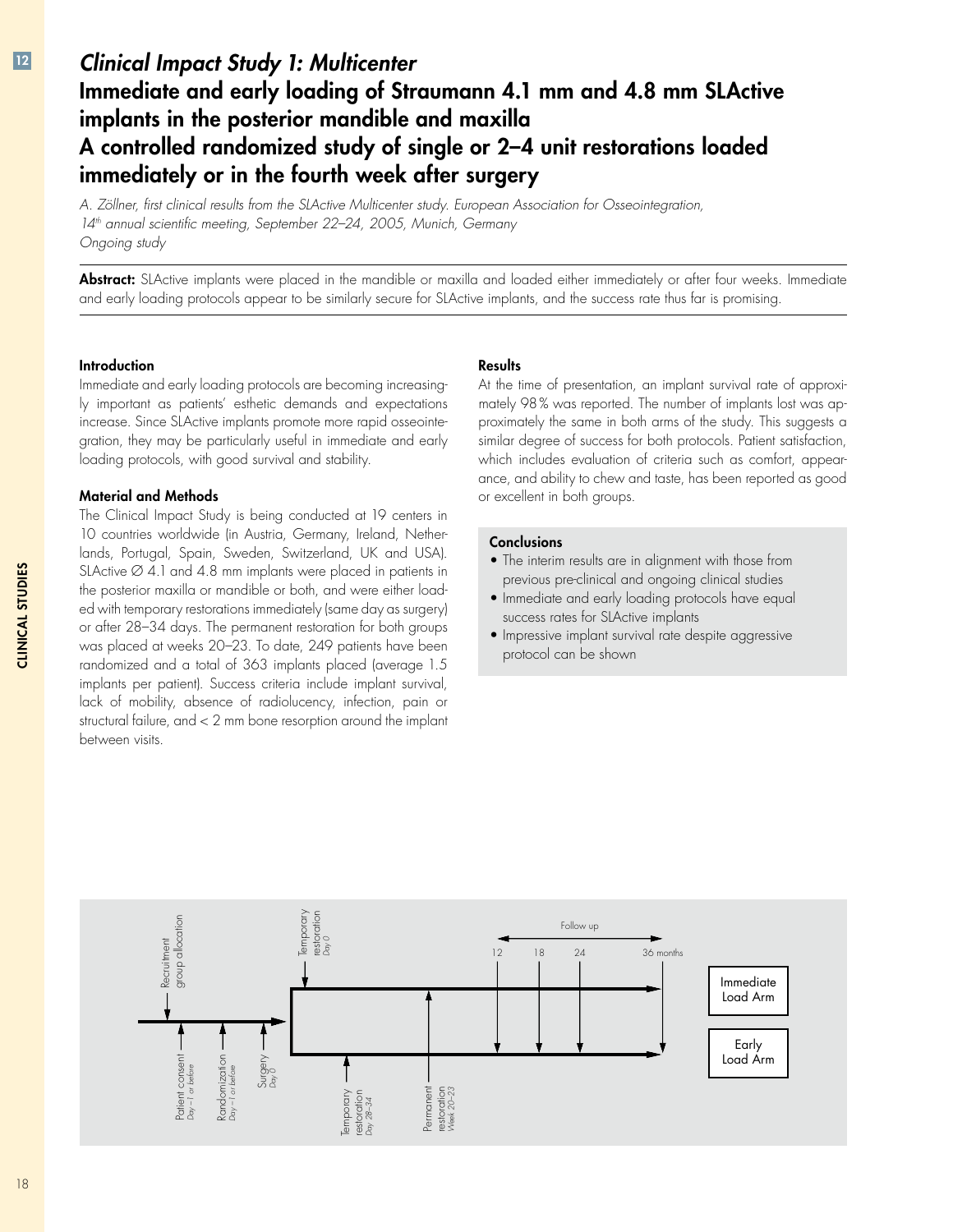# *Clinical Impact Study 2: Field Trial* Clinical results with the SLActive surface in a 2-center study

D. Morton, first clinical results from the SLActive Field Trial, International Team for Implantology World Symposium, June 18-20, 2005, *Munich, Germany and D. Buser, further clinical results, Congresso Italiano, November 25–26, 2005, Milano, Italy Ongoing study*

Abstract: The faster osseointegration with SLActive may allow for potentially more aggressive early loading protocols. Preliminary results from early loading suggest that aggressive early loading protocols and soft tissue healing are predictable after 3 weeks.

#### **Introduction**

The earlier increase in stability and faster osseointegration observed during investigations with SLActive may allow for increased predictability early and immediate loading procedures for dental implants. For early loading procedures, therefore, it is useful to investigate the earliest possible time at which permanent loading could be performed. The time hypothesized to be the earliest in which post-surgical discomfort and soft tissue swelling have subsided is 21–22 days.

#### Material and Methods

The study is being conducted at two centers in Switzerland (University of Berne; D. Buser) and the US (University of Florida, Center for Implant Dentistry; D. Morton). Up to 80 SLActive implants (Ø 4.1 and 4.8 mm) will be placed in the mandible or maxilla of 60 patients and allowed to heal. After 21–22 days, the implants are restored with a temporary restoration in functional occlusion. X-rays are taken at the time of surgery and at followup visits after 3 months and 1 year.

#### **Results**

Preliminary analysis of 45 implants so far suggests that early loading after only 3 weeks does not increase the risk of implant loss when compared to conventional implant loading protocols of between 6 weeks and 3 months. Furthermore, results suggest that soft tissue is ready three weeks after implant placement.

#### Preliminary findings

- Results suggest that an aggressive early loading protocol (3 weeks) is predictable with SLActive
- Soft tissue is ready 3 weeks after implant placement •

![](_page_18_Figure_12.jpeg)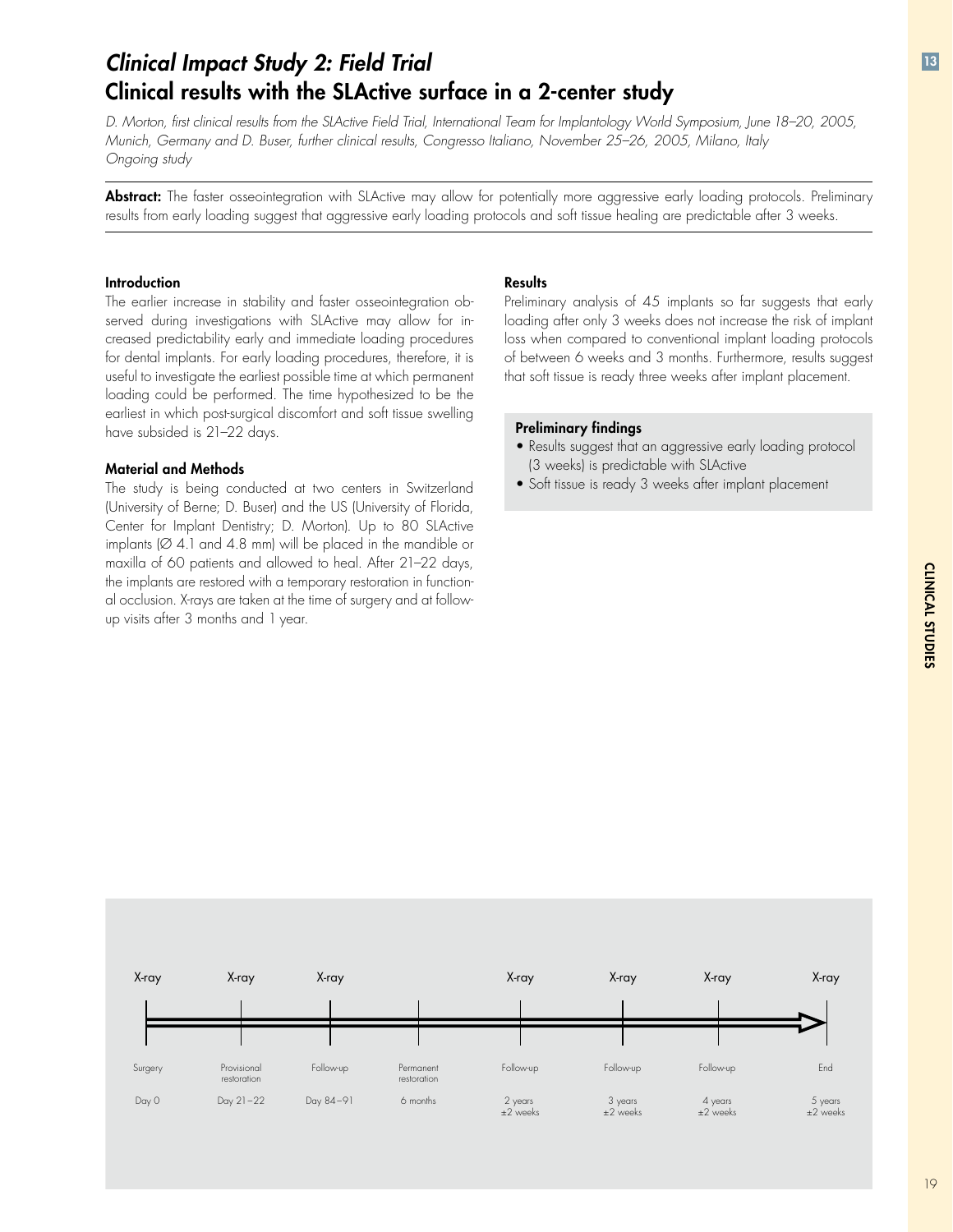### *Clinical Impact Study 3: Osstell* A prospective randomized clinical trial to compare the stability of standard SLA and SLActive implants during the first 6 weeks of healing using resonance frequency analysis

*T. Oates, P. Valderrama, M. Bischof, R. Nedir, A. Jones, J. Simpson, D. L. Cochran Submitted to J. Dent. Res.*

Abstract: Implant stability, measured by resonance frequency analysis, was compared for SLA and SLActive implants over the first 12 weeks following implant placement in humans. After an initial decrease in stability for both groups, stability increased with SLActive implants at a much earlier stage than with SLA implants (2 weeks versus 4 weeks).

#### Introduction

Advances in understanding the influence of implant surface properties on osseointegration have led to shorter healing times from implant placement to permanent restoration. More recently, investigations into the effects of alterations of the surface chemistry have also translated into potential clinical benefits. The chemically modified hydrophilic SLActive surface has been shown in animal studies to increase bone-to-implant contact during the first 4 weeks of healing, compared to SLA. This suggests an enhancement of osseointegration that may translate into an improvement in initial implant stability. The aim of this clinical study, therefore, was to measure and compare the implant stability over the first 3 months following implant placement using resonance frequency analysis.

#### Material and Methods

In a total of 31 patients with at least 2 missing teeth in the posterior mandible or maxilla, 62 implants were placed (one SLA and one SLActive implant in each patient). No bone grafting or guided bone regeneration was used; implants were placed only into healed ridges (> 4 months post-extraction) with sufficient bone. Resonance frequency analysis, by use of an Osstell device, was measured at 0, 1, 2, 3, 4, 5, 6 and 12 weeks after implant placement. The Osstell device measures stability by an implant stability quotient over a range from 1 to 100. Statistical analysis was performed by means of the Chow test, which makes the assumption that data can be represented by two straight lines and then identifies the break point in the data.

|                                               |          | Number of<br>implants | <b>Breakpoint</b> | Significance     |  |  |
|-----------------------------------------------|----------|-----------------------|-------------------|------------------|--|--|
|                                               | maxilla  | 6                     | 3 weeks           | $0.00078*$       |  |  |
|                                               | mandible | 25                    | 2 weeks           | $0.00001*$       |  |  |
|                                               | maxilla  | 6                     | 3 weeks           | $0.64277$ (n.s.) |  |  |
|                                               | mandible | 25                    | 4 weeks           | $< 0.00001*$     |  |  |
| $n.s.= no$ significance<br>$^*$ = sianificant |          |                       |                   |                  |  |  |

#### **Results**

All 62 implants were successfully restored and osseointegrated. Both SLA and SLActive implants showed a similar initial level of stability, decreasing initially and then increasing within the first 6 weeks. Within this 6-week period, however, SLActive implants demonstrated a significantly different change in stability patterns compared to SLA implants. The break point, i.e. the change from decreasing to increasing stability, occurred after 2 weeks with SLActive ( $p < 0.0001$ ), compared to the change with SLA implants, which occurred at 4 weeks. Significance was not seen in the maxilla. However, the much smaller implant numbers for the maxilla may be an important factor.

The identification of the breakpoint suggests a change in the overall bone remodeling from predominantly resorptive to predominantly formative. The shift in this transition point from 4 weeks with SLA to 2 weeks with SLActive therefore suggests accelerated osseointegration on the SLActive surface compared to SLA.

#### **Conclusions**

- Significant improvement in the stability pattern with **SLActive**
- $\bullet$  Increase in stability at an earlier stage with SLActive (break point after 2 weeks with SLActive versus 4 weeks with SLA)
- Results support faster osseointegration with SLActive •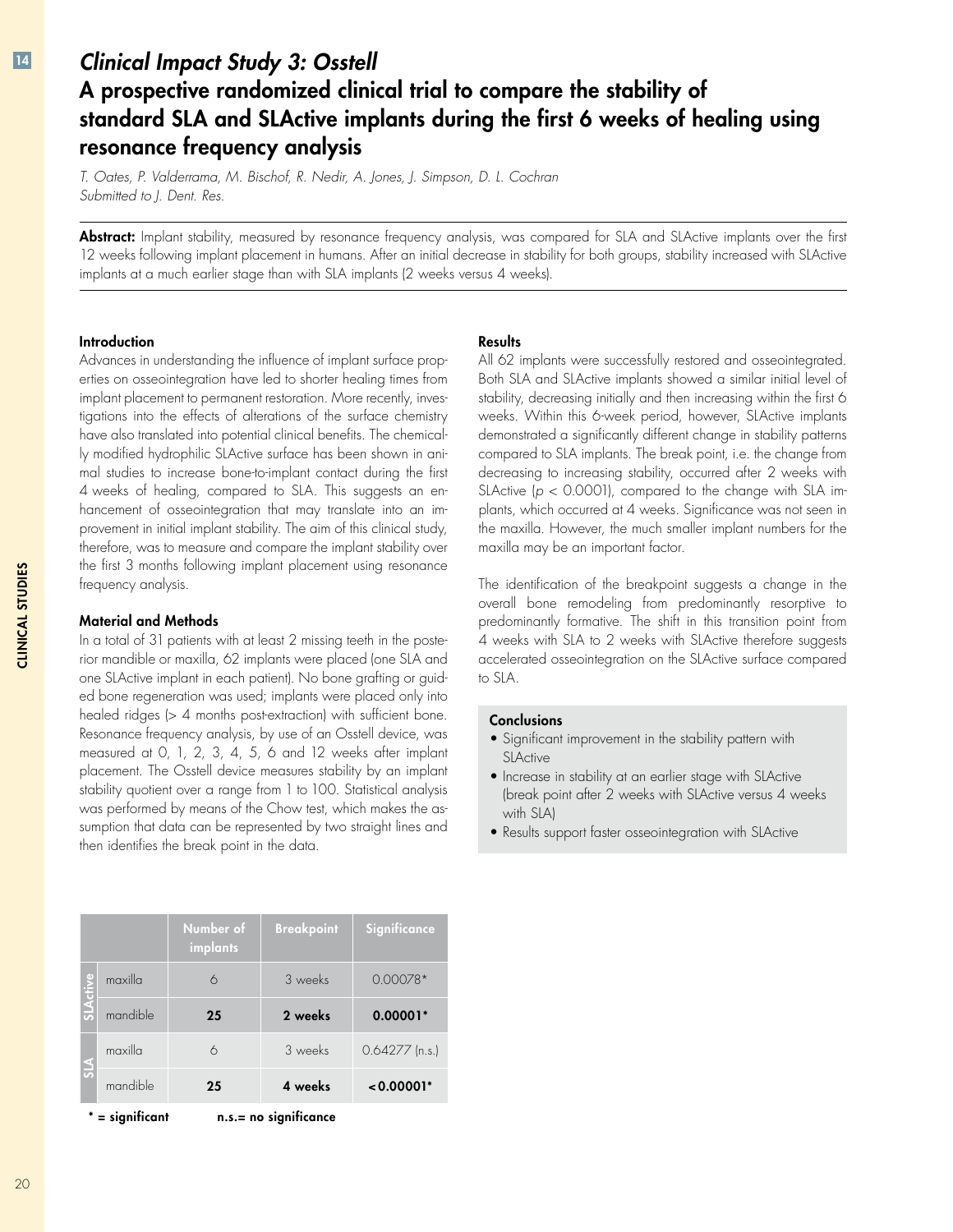### 5-year meta-analysis on the Straumann SLA Implant Surface: Clinically proven reduced healing time

*Documented 04/2004, M. de Wild*

SLActive is based on the scientifically proven SLA topography. For the first time a meta-analysis has been done with 5-year data, showing exceptional success and survival rates with SLA implants. The SLA meta-analysis can be ordered from Straumann under the article number 152.526.

#### Summary

Straumann dental implants with an SLA endosseous surface offer a promising solution for rapid anchoring in the bone. Restoration as early as after six weeks of healing with a high predictability of success is the standard treatment of today.

*In vitro* experiments on cell cultures attest the SLA surface an osteoconductive property. Removal torque experiments and histologic analyses from animal studies further confirm the fast osseointegration of the implants with the SLA surface.

Results from clinical studies are excellent. Five years after restoration, the overall implant survival rates to date are greater than 99%, as shown in a prospective multicenter study. Patients benefit from early-loaded implant restorations. They resume function quickly following surgery and provisional restoration.

![](_page_20_Picture_7.jpeg)

#### **Conclusions**

In summary, animal studies consistently demonstrate that the performance of the rough SLA surface is superior to smooth surfaces with respect to bone contact levels and removal torques and thus early loading. Cell culture studies found that surfaces modify the phenotypic expression of osteoblasts, suggesting that surface-modulated cellular processes may explain the histological and biomechanical performance. The most important property of this surface, which is relevant to implant design and use, is its high load-bearing capability, as demonstrated in the removal torque animal experiments. The SLA surface, throughout all the tests, performed better than the other titanium surfaces tested. The clinical trials demonstrate that, under defined conditions, Straumann Standard implants with an SLA endosseous surface can be restored after six weeks of healing with a very high predictability of success, defined by abutment placement at 35 Ncm without counter torque, and with subsequent implant survival rates of greater than 98.62% five years after restoration. The SLA implant surface is optimized mechanically and topographically and is state of the art for dental implants.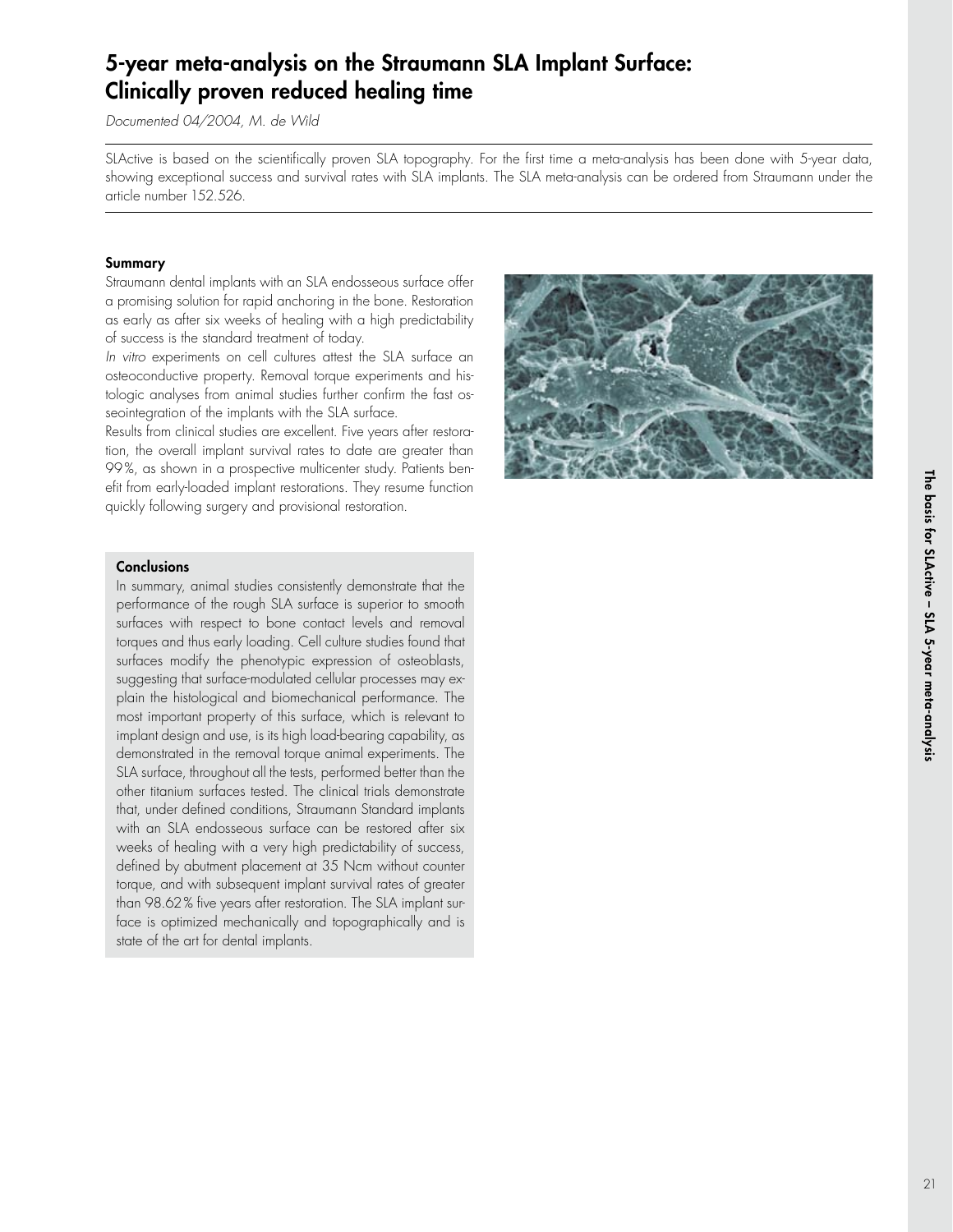### References

D. Buser, N. Broggini, M. Wieland, R. Schenk, A. Denzer, D. Cochran, B. Hoffmann, A. Lussi, S. G. Steinemann. Enhanced bone apposition to a chemically modified SLA titanium surface. J. Dent. Res. 83 (7) 529–533 (2004).

D. Cochran. Experimental studies with the new SLActive surface. International Team for Implantology World Symposium. June 18–20, 2005, Munich, Germany.

J. E. Davies. Understanding peri-implant endosseous healing. J. Dent. Educ. 2003 Aug; 67(8):932–49.

C. Eriksson, H. Nygren, K. Ohlson. Implantation of hydrophilic and hydrophobic titanium discs in rat tibia: cellular reactions on the surfaces during the first 3 weeks in bone. Biomaterials 25 (19) 4759–66 (2004).

S. J. Ferguson, N. Broggini, M. Wieland, M. de Wild, F. Rupp, J. Geis-Gerstorfer, D. Buser. Biomechanical Evaluation of the Interfacial Strength of a Chemically Modified SLA Titanium Surface for Dental Implantology. Accepted to J. Biomed. Mater. Res. A.

K. Fischer. Clinical results with the SLActive surface. International Team for Implantology World Symposium. June 18–20, 2005, Munich, Germany.

A. Foissy, A. A'Pandou, J. Lamarche. Surface and diffuse-layer charge at the TiO<sub>2</sub>-electrolyte interface. Colloids and Surfaces 5 363–368 (1982).

A. J. Garcia, B. G. Keselowsky. Biomimetic surfaces for control of cell adhesion to facilitate bone formation. Crit. Rev. Eukaryot Gene Expr. 12 (2) 151–62 (2002).

B. Kasemo, J. Lausmaa. Biomaterial and implant surfaces: on the role of cleanliness, contamination, and preparation procedures. J. Biomed. Mater. Res.: Applied Biomaterials, Vol. 22, A2, 145–158 (1988).

B. G. Keselowsky, D. M. Collard, A. J. Garcia. Surface chemistry modulates fibronectin conformation and directs integrin binding and specificity to control cell adhesion. J. Biomed. Mater. Res. A., 1 66 (2) 247–59 (2003).

B. G. Keselowsky, D. M. Collard, A. J. Garcia. Surface chemistry modulates focal adhesion composition and signaling through changes in integrin binding. Biomaterials 25 (28) 5947–54 (2004).

D. V. Kilpadi, J. E. Lemons. Surface energy characterization of unalloyed titanium implants. J. Biomed. Mater. Res. A., 28 (12) 1419–25 (1994).

F. Morel, J. Hering. Principles and Applications of aquatic chemistry. John Wiley, ISBN 0-471-54896-0, (1993).

D. Morton. Clinical results with the SLActive surface in a 2-center study. International Team for Implantology World Symposium. June 18–20, 2005, Munich, Germany.

S. Raghavendra, M. C. Wood, T. D. Taylor. Early wound healing adjacent to endosseous dental implants: A review of the literature. Int. J. Oral Maxillofac. Implants. 2005 May–June; 20(3):425–31.

F. Rupp, D. Axmann, C. Ziegler, J. Geis-Gerstorfer. Adsorption/ desorption phenomena on pure and Teflon AF-coated titania surfaces studied by dynamic contact angle analysis. J. Biomed. Mater. Res. 2002, 62(4):567–578.

F. Rupp, L. Scheideler, D. Rehbein, D. Axmann, J. Geis-Gerstorfer. Roughness induced dynamic changes of wettability of acid etched titanium implant modifications. Biomaterials, 25 (7–8) 1429–38 (2004).

F. Rupp, L. Scheideler, N. Olshanska, M. Wieland, J. Geis-Gerstorfer. Enhancing free surface energy and hydrophilicity through chemical modification of microstructured titanium implant surfaces. J. Biomed. Mater. Res. A. 2006; 76A(2): 323–334.

L. Scheideler, F. Rupp, M. Wieland, J. Geis-Gerstorfer. Storage Conditions of Titanium Implants Influence Molecular and Cellular Interactions. Poster #870, 83rd General Session and Exhibition of the International Association for Dental Research (IADR), March 9–12 2005, Baltimore, MD, USA.

M. Schmidt, S. Steinemann. XPS studies of amino acids adsorbed on titanium dioxide surfaces. Fresenius J. Anal. Chem. 341 412–415 (1991).

R. Seibl, M. de Wild, E. Lundberg. *In vitro* protein adsorption tests on SLActive. Published 06/2005, STARGET 08-09 (02.2005).

W. Stumm. Chemistry of the Solid-water Interface. John Wiley & Sons, Inc, ISBN 0-471-577672-7, (1992).

N. Yahyapour, C. Eriksson, P. Malmberg, H. Nygren. Thrombin, kallikrein and complement C5b-9 adsorption on hydrophilic and hydrophobic titanium and glass after short time exposure to whole blood. Biomaterials, 25 (16) 3171-6 (2004).

G. Zhao, Z. Schwartz, M. Wieland, F. Rupp, J. Geis-Gerstorfer, D. Cochran, B. D. Boyan. High Surface Energy Enhances Cell Response to Titanium Substrate Microstructure. J. Biomed. Mater. Res. A., 2005 July 1; 74 (1): 49–58.

A. Zöllner, first clinical results from the SLActive Multicenter study. European Association for Osseointegration, 14<sup>th</sup> Annual Scientific Meeting, September 22–24, 2005, Munich, Germany.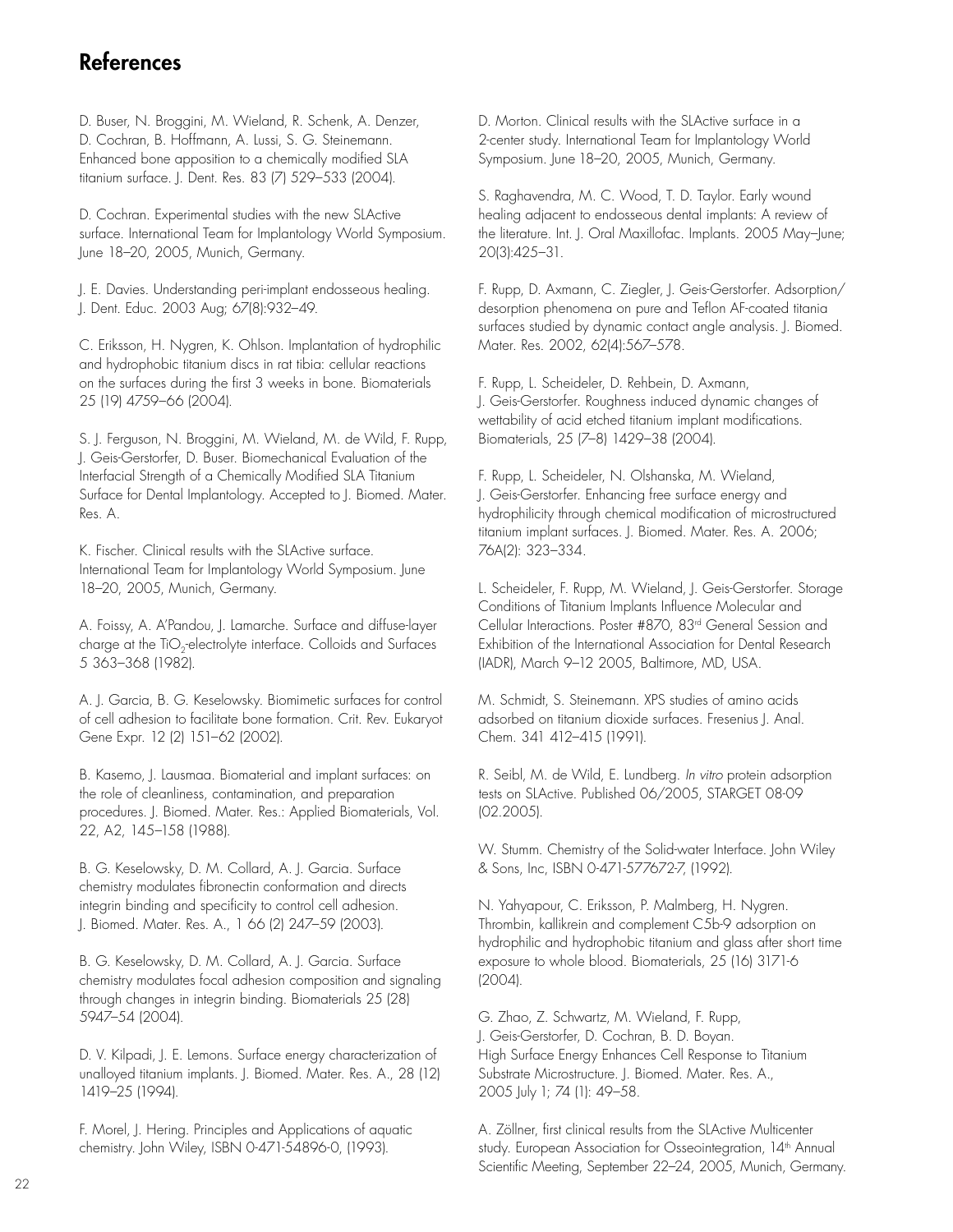For more information, visit our website at:

www.straumann.com/SLActive